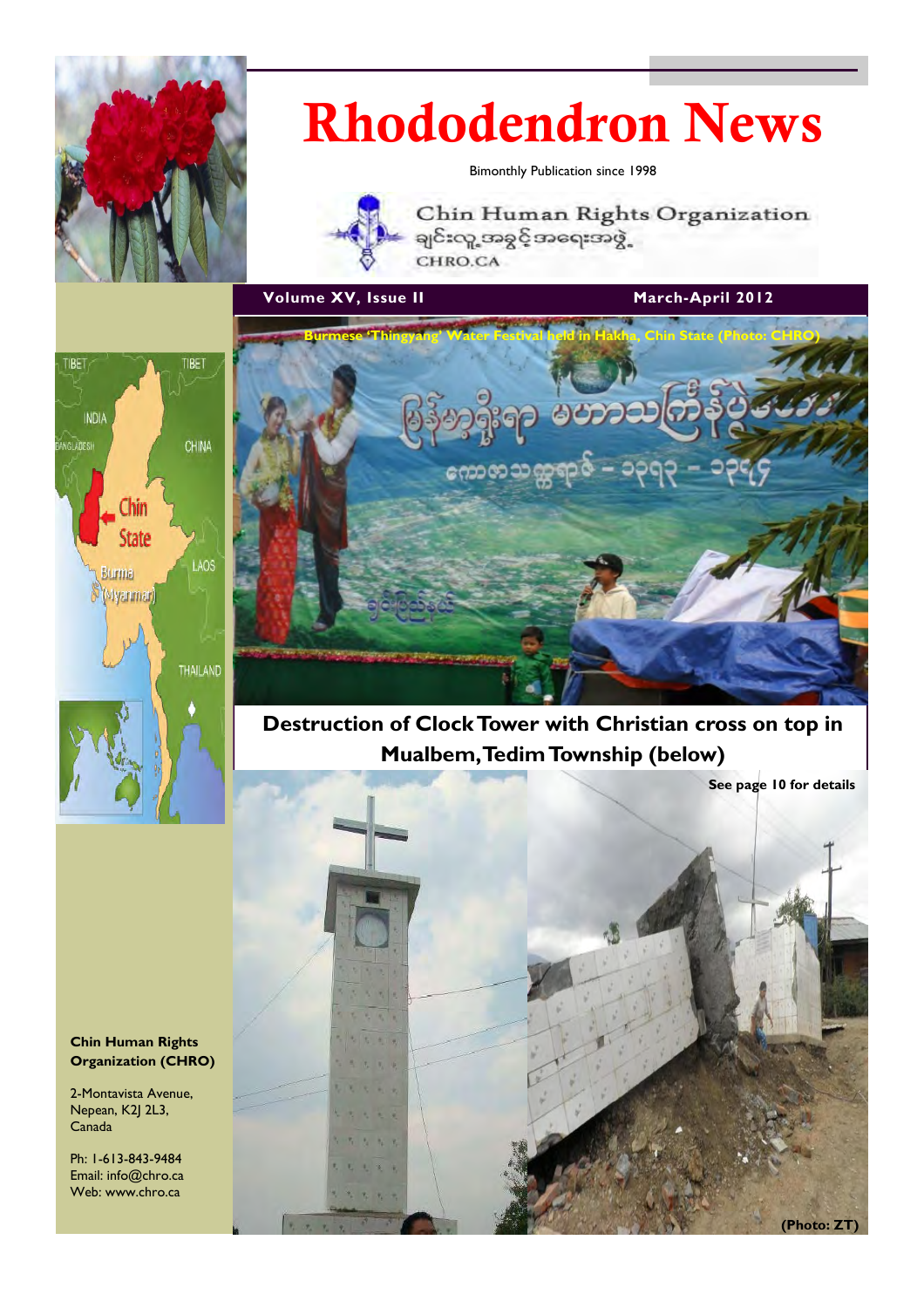# **Table of Contents**

#### Arbitrary Taxation & Extortion **Page 03-07**

- Soldiers Confiscated Land Owned by Chin Locals
- Money Forcibly Collected from School Students
- Chins forced to Contribute Money for Road Construction
- Money Forcibly Collected from Villagers for Library Construction
- Local Travellers Charged 200 Kyats for Guest Registration
- Chins Forced to Contribute Money for Hakha Water Festival
- Army Soldiers Confiscated over 960 Acres of Farmland
- Over 260 Households Forced to Contribute for Indo-Burma Rih Road Construction
- Locals Faced Difficulty due to 'Forced' Cemetery Relocation

#### **Forced Labour Page 07**

- Locals Forced to Contribute Labour for School Construction
- Villagers Forced to Plant Jatropha in Matupi Township

#### Freedom of Religion **Page 08-11**

- Questions over Govt's Plan to Construct New Buddhist Pagoda in Chin State
- Soldiers Interrupted Christian Conference, Threatened MP in Chin State
- Christian Cross Destroyed by USDP Members in Tedim Township
- Chin Family Evicted from Village for Conversion to Christianity

#### Other Human Rights Violations Page 12-13

- 40 Houses Demolished for Indo-Burma Road Construction
- Corrupt HA Abuses Chin Villagers in Paletwa Township
- Army Soldiers Accused of Bootlegging in Matupi

#### Humanitarian Situation Page 13-14

- Fire Destroyed 18,00 Tins of Rice in Matupi Township
- Lemro Dam Project Not to Benefit Chin Locals in Paletwa Township
- Over 140 Houses Destroyed by Tropical Storms in Chin State

#### Situation of Refugees **Page 15-18**

- Delhi Chin Refugee Couple Gang-Assaulted by Landlord
- Chin Refugee Community Members Attacked in Malaysia
- 55 Chin Refugees in Custody, 1 Missing in Malaysia
- Chin Refugee Beaten to Death in Malaysia
- Refugees Seek Support for Children's Education in Camp
- Refugee Parents Died of Car Accident, Son in Critical Condition in Malaysia

#### **Chin State Government** Page 18-20

- State Govt Stopped Civic Education Training in Hakha
- Govt to Hold 'Thingyan' amid Water Shortages in Hakha
- Govt Unveiled Roads Constructed by Locals on Sunday in Chin State
- Govt's Decision to Build Pagoda in Hakha 'Invalid': CNP

#### Opinion Page 21

• Suu Kyi Should Visit Displaced Persons as Part of Her First Foreign Trip

#### Poem & Cartoon **Page 22**

- Chin Peace Deal: A Trap or A Clap
- Cartoon by Vapual & Kocik



Visit us on www.chro.ca

K

inododen

al r





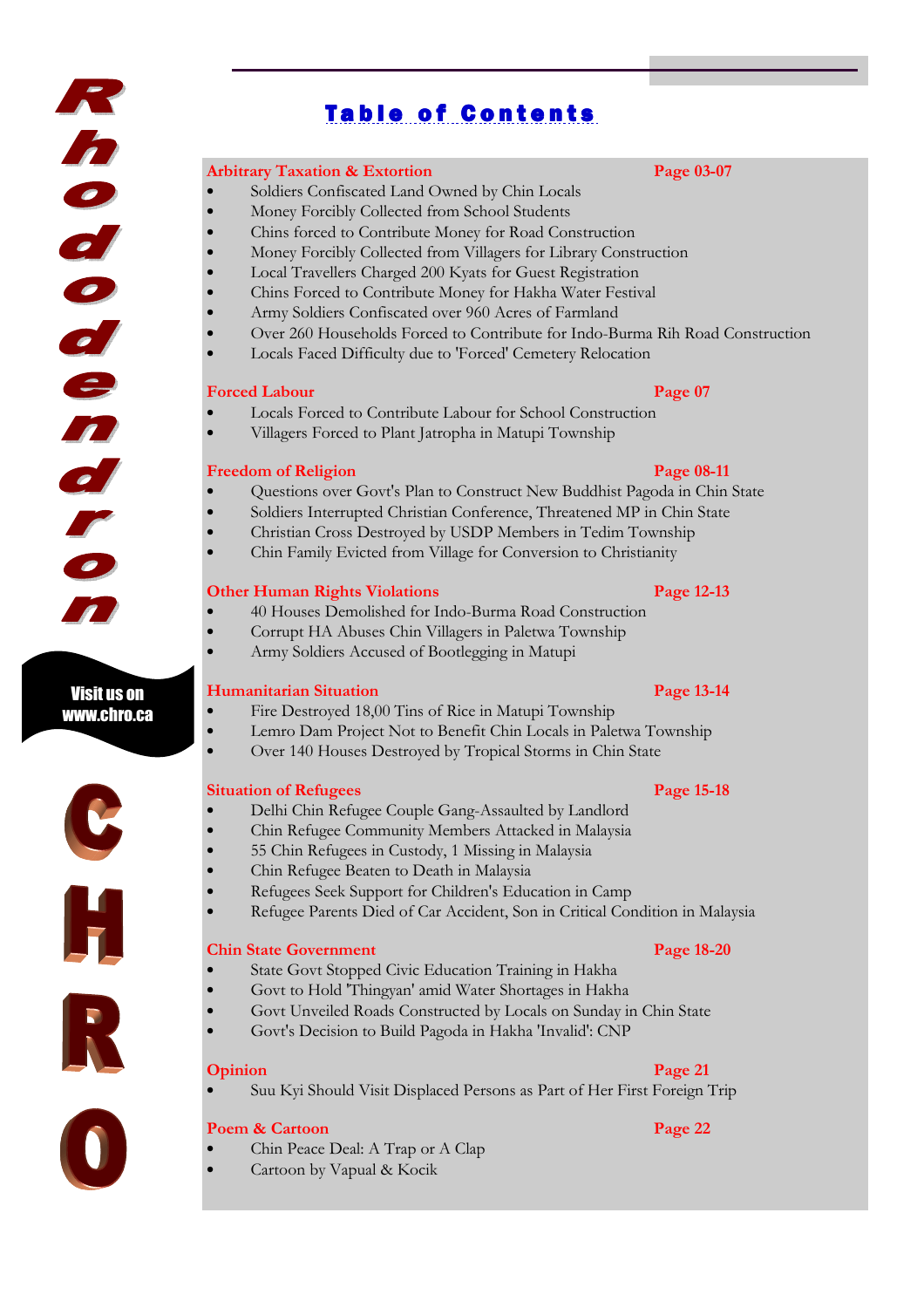# Arbitrary Taxation & Extortion

| <b>Soldiers Confiscated Land Owned</b>                                                                                                                                                                                        | ship authority if the soldiers continued land-                                                                                                                                                                                                                                                 |
|-------------------------------------------------------------------------------------------------------------------------------------------------------------------------------------------------------------------------------|------------------------------------------------------------------------------------------------------------------------------------------------------------------------------------------------------------------------------------------------------------------------------------------------|
| by Chin Locals                                                                                                                                                                                                                | confiscating in the future. However, there is no spe-<br>cific body to be accountable for the reporting yet,                                                                                                                                                                                   |
| 12 March 2012:                                                                                                                                                                                                                | added the local.                                                                                                                                                                                                                                                                               |
| urma Army soldiers based in Paletwa<br>Township of Chin State have confis-<br>cated plots of land owned by the local<br>people since 1999, a local reported to<br>the Chin Human Rights Organization (CHRO).                  | "Up to this date, the total acre of land confiscated<br>has reached 139 and another 15 acres have been<br>claimed to be seized again for construction of an<br>airport. About 24 acres of the latest confiscated land<br>might also be used for the airport construction,"<br>added the local. |
| Soldiers from Light Infantry Battalion (LIB) No.<br>232 seized 24 acres of farmland in Singsin Village,<br>about 6 miles away from Paletwa Town in early this<br>month, according to the local, who asked not to be<br>named. | Due to these practices of land confiscation, the<br>owners face difficulties in their daily livelihoods and<br>some of the last victims from Singsin Village have<br>no other choices but to move to other places.                                                                             |
| The local land owners held a meeting on 14 March<br>2012 and agreed to report the matter to the town-                                                                                                                         | The soldiers are, instead, using the confiscated<br>farmland for breeding 60 goats and 30 cows, ac-<br>cording to sources. $#$                                                                                                                                                                 |

# Money Forcibly Collected from School Students

16 March 2012: An 'unnamed' school headmistress has been accused of forcibly collecting money from students of Zawngte Village Tract in Falam Township in Chin State, a local reported to the Chin Human Rights Organization (CHRO). On 11 December 2011, the headmistress collected 1,000 kyats from each student in Zawngte Village Tract, saying the money

would be used for various expenses needed for the school. Schools in Leilet, Selawn, Singai, Tlangkawi, Zawngte, Thip-

cang, Ngailan, Hnahthial-A, Hnahthial-B and Haimual villages have been forced to contribute for the 'unknown' fund.

"Those parents who send two or three of their children to school are facing great difficulty. They are much disappointed as it was compulsory and they had no choice. Parents would ask the headmistress the reasons for the collection but she would bluntly say that it is an order from a higher authority," added the local.

Similarly, school learning materials were forcibly sold to local students in February 2012 in the same schools, according to sources. #

"… the total acre of land confiscated has reached 139 and another 15 acres have been claimed to be seized again for construction of an airport. About 24 acres of the latest confiscated land might also be used for the airport construction."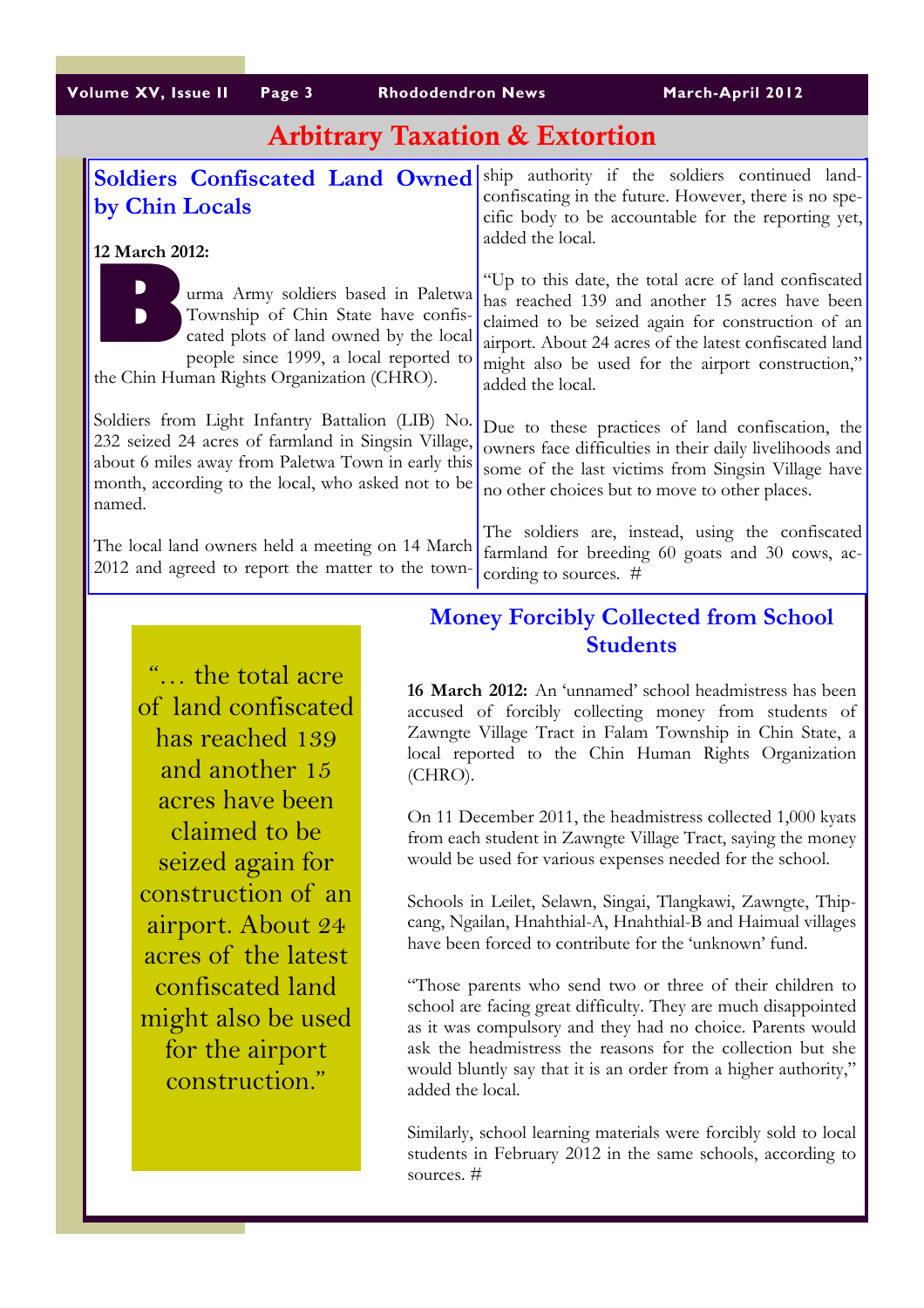|  | Volume XV, Issue II<br>Page 4                                                                                                                                                                                                                                                                                                                                                                                              | <b>Rhododendron News</b>                                                                                                                                                                                                                                                                                                                                                                                                                                                                   |                                                                                                                                                                                                                  | March-April 2012                                                                                                                                                                                                                                                                                                                    |
|--|----------------------------------------------------------------------------------------------------------------------------------------------------------------------------------------------------------------------------------------------------------------------------------------------------------------------------------------------------------------------------------------------------------------------------|--------------------------------------------------------------------------------------------------------------------------------------------------------------------------------------------------------------------------------------------------------------------------------------------------------------------------------------------------------------------------------------------------------------------------------------------------------------------------------------------|------------------------------------------------------------------------------------------------------------------------------------------------------------------------------------------------------------------|-------------------------------------------------------------------------------------------------------------------------------------------------------------------------------------------------------------------------------------------------------------------------------------------------------------------------------------|
|  | Chins forced to<br><b>Contribute Money for</b><br><b>Road Construction</b>                                                                                                                                                                                                                                                                                                                                                 | Organization's source.                                                                                                                                                                                                                                                                                                                                                                                                                                                                     |                                                                                                                                                                                                                  | cording to the Chin Human Rights ceremony held in Taungphila<br>block.                                                                                                                                                                                                                                                              |
|  | 01 April 2012: Chin residents in<br>Kalaymyo of Sagaing Division<br>were ordered to make financial<br>contribution for paving the road<br>with tar under the new govern-<br>ment.                                                                                                                                                                                                                                          | "The local authorities verbally Meanwhile, about 25 Chin locals<br>threatened those families who were from Thanphu village, Kale Town-<br>not able to finish the roads. Of ship in Sagaing Division were<br>course, some didn't have enough forced by the administrative officer<br>money but there hasn't been any to contribute labour for construc-<br>further actions taken against tion of the government middle<br>them," said a Chin local from school in the last week of February |                                                                                                                                                                                                                  |                                                                                                                                                                                                                                                                                                                                     |
|  | Each household in Tahan, San-<br>myo, Taungzalat and Taungphila<br>blocks where the majority are of<br>Chin ethnicity gave 100,000 Kyats<br>to the municipal department for<br>fund to make a tar surface on the<br>road in front of their houses, ac-                                                                                                                                                                     | Tahan, who asks not to be named. $\vert$ 2012.<br>Last week, Sagaing Division The population of Kalaymyo is<br>(Region) Chief Minister U Tha estimated to be 400,000, compris-<br>Aye, of the Union Solidarity and ing 55% Burmese, 35% Chin and<br>Development Party (USDP), 10% other nationalities and for-<br>opened the newly tarred road to eigners, according to unconfirmed<br>the public with a ribbon-cutting sources.#                                                          |                                                                                                                                                                                                                  |                                                                                                                                                                                                                                                                                                                                     |
|  | Money Forcibly Col-<br>lected from<br><b>Villagers</b> for Library<br><b>Construction</b>                                                                                                                                                                                                                                                                                                                                  | tion of U Khin Maung Win, Fa-<br>Officer, the Chin local said.<br>butions was carried out under<br>who asked not to be named.<br>"An NGO called Shalom has do-<br>nated 1,000,000 kyats for the li-<br>brary construction and the villag-<br>ers have contributed<br>another<br>1,000,000. And now<br>$5,000,000$ is being forcibly col-<br>lected," added the local.                                                                                                                      |                                                                                                                                                                                                                  | lam Township Administration A total of 25,000,000 kyats was<br>estimated for the construction<br>cost of the village library, with 18<br>The collection of financial contri- feet in length and 12 feet in width.                                                                                                                   |
|  | 10 April 2012: Tlangzar villagers<br>of Falam Township, Chin State,<br>have been forced to make finan-<br>cial contribution for construction<br>of a library under a direct order of<br>Falam Township Administration                                                                                                                                                                                                      |                                                                                                                                                                                                                                                                                                                                                                                                                                                                                            |                                                                                                                                                                                                                  | three different categories with The library, constructed with<br>15,000 kyats from Group A, 8,000 money forcibly collected from the<br>from Group B and 5,000 from locals, was officially opened in a<br>Group C, according to the local ribbon-cutting ceremony by U<br>Kap Tel, Chief Justice of Chin<br>State, on 29 March 2012. |
|  | Officer, according to a Chin Hu-<br>man Rights Organization's source.<br>Village headman Thang Hi began<br>the forcible collection starting<br>from 5 January under an instruc-                                                                                                                                                                                                                                            |                                                                                                                                                                                                                                                                                                                                                                                                                                                                                            |                                                                                                                                                                                                                  | "The library construction has cost<br>5,000,000 kyats deficit and the<br>amount is to be collected again<br>another from the villagers starting from<br>April this year," the villager con-<br>tinue.#                                                                                                                              |
|  | <b>Local Travellers Charged 200 Kyats</b><br>for Guest Registration                                                                                                                                                                                                                                                                                                                                                        |                                                                                                                                                                                                                                                                                                                                                                                                                                                                                            |                                                                                                                                                                                                                  | nights at the village to contribute 200 kyats per head<br>for guest registration fees, the local said.                                                                                                                                                                                                                              |
|  | 12 April 2012: Chin locals are forced to pay 200<br>kyats per head to get them registered as guests by<br>the local authorities when travelling from one village<br>to another, an 'unnamed' local reported to the Chin<br>Human Rights Organization (CHRO).<br>The headman of Tlangzar village in Falam Town-<br>ship forcibly asked travellers from Thantlang Town-<br>ship making a trip to and from Falam and spending |                                                                                                                                                                                                                                                                                                                                                                                                                                                                                            | "The village head U Thang Hi said that the govern-<br>ment gives no funding for village administration and<br>they have been using guest registration fees for<br>emergency and regular meeting costs," he said. |                                                                                                                                                                                                                                                                                                                                     |
|  |                                                                                                                                                                                                                                                                                                                                                                                                                            |                                                                                                                                                                                                                                                                                                                                                                                                                                                                                            | Guest registration fees have been collected in Tlang-<br>zar village for years and those failing to report to the<br>local authorities are fined 1,000 kyats, according to<br>the Chin local.#                   |                                                                                                                                                                                                                                                                                                                                     |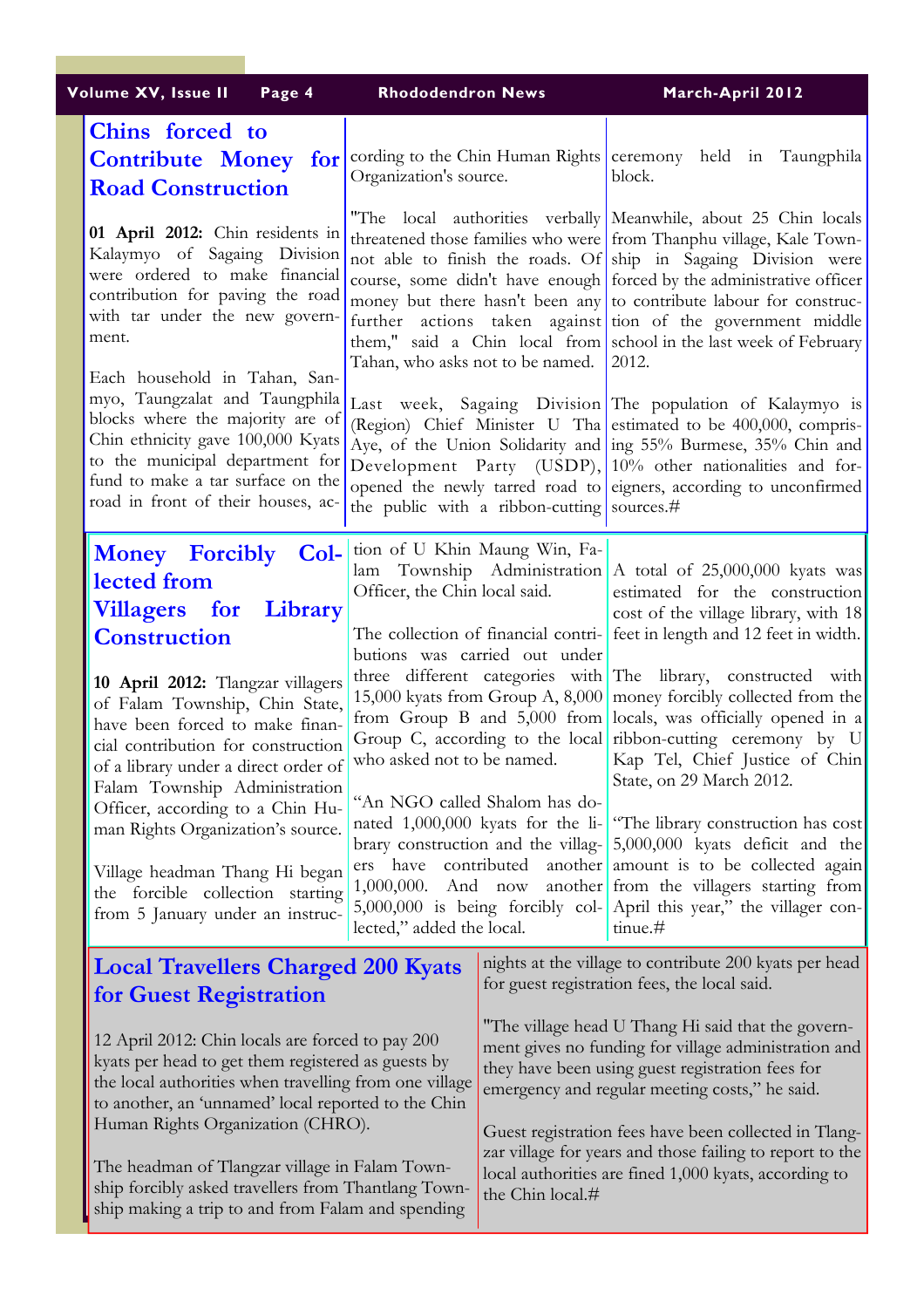Volume XV, Issue II Page 5 Rhododendron News March-April 2012



### Chins Forced to Contribute Money for Hakha Water Festival

14 April 2012: Local people and government employees in Hakha, Chin State have been forced to make financial contributions for holding Thingyan, the Burmese New Year Water Festival.

Each household in six wards of Hakha are forcibly asked to give the amount ranging from 1,500 to 2,000 kyats under the leadership of the Township Administration Office in association with wards committee members.

A Hakha local, whose name is kept anonymous, told Chinland Guardian: "In Pyidawta ward, families are collected between 1,500 and 2,000 kyats. Some families can afford only 1,000 but we don't know what will happen to them."

The Township Administration Office and committee members of wards in Hakha took responsibilities for organizing the Burmese event under the direct instructions of the government of Chin State, according to a source from the government.

Some government employees complained about the financial contributions demanded by the authorities, adding: "They cut the amount off our salaries in addition to a separate contribution made by our families."

"We have got to make contributions in fear of the possible consequences. Some employees are not informed yet but they said they expected a salary cut at the end of this month," said a government staff from the Township Admin Office.

A group of teenagers mostly under the age of 20 have been forced to participate in throwing water from the stage built on the main street during the water festival starting on 12 April.

"The money collected from the locals is also used for hiring vehicles to take a troupe of Thingyan dancers and family members of army soldiers residing on Mount Rungtlang to the town," one of the youth leaders told Chinland Guardian.

The event has been taking place since last Thursday amid acute water shortages reported facing the local people in the capital of Chin State.

"Some of the water used for the Buddhist Thingyan is bought from a local company that provides washing services for bikes and cars in the Old Hakha ward. But I am not sure about the cost," added the youth leader.

In the past, celebrations of the water festival in Hakha involved a forcible collection of money from the Chin locals, who are mostly Christians.

A water-throwing festival, better known in Burmese as 'Thingyan', takes place over a period of four to five days normally starting from 12 to 16 April.

Comprised of six main wards such as Old Hakha, Dawrthar, Pyidawta, Dawrhlun, New Hakha and Cawbuk, Hakha has got an estimated population of over 20,000 with more than 2,480 houses, according to the 2008 Township Profiles by the Ministry of Home Affairs. #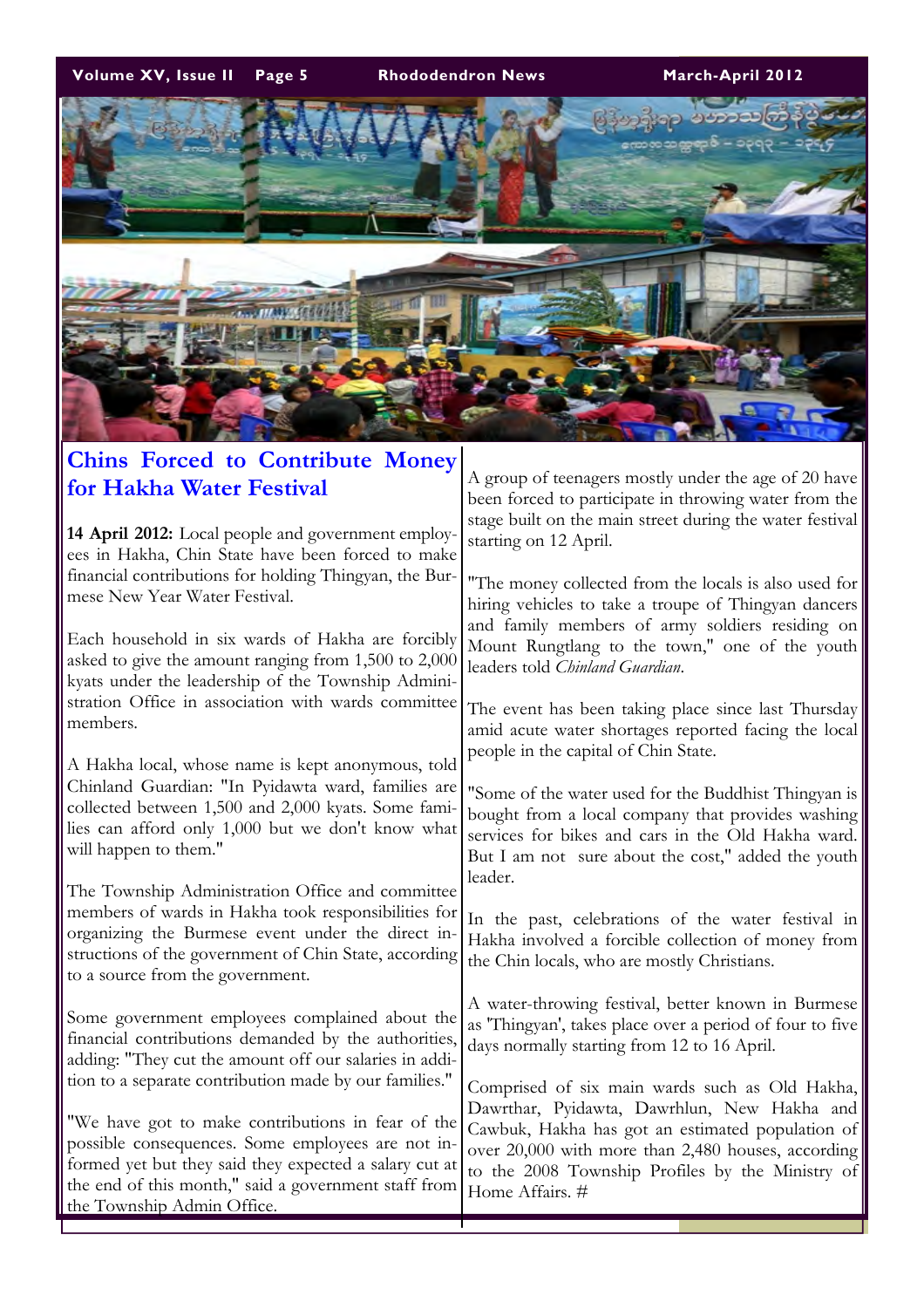| <b>Army Soldiers Confiscated over 960</b>                                                                                                                                                                                                                                                                                                           | tinued.                                                                                                                                                                                                                                                                                                            |
|-----------------------------------------------------------------------------------------------------------------------------------------------------------------------------------------------------------------------------------------------------------------------------------------------------------------------------------------------------|--------------------------------------------------------------------------------------------------------------------------------------------------------------------------------------------------------------------------------------------------------------------------------------------------------------------|
| <b>Acres of Farmland</b><br>17 April 2012: Burma Army soldiers have confiscated<br>over 960 acres of farmland belonging to the Chin lo-<br>cals in Phaneng village in Matupi Township, a Chin<br>Human Rights Organization's source disclosed.                                                                                                      | The Tactical Command Office summoned Phaneng<br>village elders the following day. They were informed<br>that U Sang Uk, head of Land Registry Department<br>with his members and along with a captain and his<br>soldiers, surveyed the land and that the land has been<br>confiscated for military use, he added. |
| Tactical Commander of Burma Army Infantry Light<br>Battalion (LIB) No. 2 based in Matupi seized plots of<br>land from the villagers for military uses, a Chin<br>farmer who also lost his land and asked to remain<br>anonymous for security reasons said.                                                                                          | Some proximities of the land has been confiscated by<br>Burmese Army Light Infantry Battalion (LIB) No.<br>140 since it started basing in the area in 2004 and<br>there has been no information on the issuance of of-<br>ficial confiscation till date that the villagers of                                      |
| "The land plays a vital role for Phaneng villagers and<br>their livelihoods. After inspecting the land on 28 No-<br>vember 2011 to farm in 2012, Office of the Tactical<br>Command issued a prohibition order to village ad-<br>ministration officer that the villagers are not allowed<br>to use it for farming as it is of the military," he con- | Phaneng still think the land as their own and plan to<br>farm the land this year, he continued.<br>Tactical Command No. 2 based in Matupi confiscated<br>12 acres of farming land for electrical production in<br>2005, according to sources. $#$                                                                  |
| SL SKR R.                                                                                                                                                                                                                                                                                                                                           | .                                                                                                                                                                                                                                                                                                                  |

### 260 Households Forced to Indo-Burma Rih Road Construction

lages in Falam Township, Chin State have been or-cal communities. dered to make financial contributions for re-Human Rights Organization (CHRO) source.

The forcible collection began when the government local people, have got to rely on ourselves and work of Chin State asked for assistance in February this together," said one of the community leaders. year from village chairmen and the local road construction committee for completion of Falam Rih On 18 January 2012, Chief Minister U Hung Ngai road, constructed on a self-help basis by local com-attended the inauguration for upgrading Falam Rih munities.

At least 1,000 kyats has been forcibly collected from thung News. each household of 70 from Leilet, 50 from Singai, 25 from Tlangkawi, 7 from Selawn, 12 from Ngailan, 18 The Falam Rih road was re-opened in late 2009 after each from Haimual and Thipcang, 30 from Hnahthial a closure of nearly 10 years by the military authorities. -A and 12 from Hnahthial-B, according to a Haimual villager.

connecting Chin State of Burma and Mizoram State by the local villagers in collaboration with Chin comof India began early this year with funds contributed munities abroad. by Falam communities based in foreign countries.

construction of the Indo-Burma road and for claim-local villagers, in Mindat Township, Chin State. #

25 April 2012: At least 267 households from 10 vil- ing the credit for development works done by the lo-

construction of Falam Rih road, according to a Chin "The government officials come and go only for the opening ceremony of the road. They make a lot of promises and never keep them. Therefore, we, the

> road, promising to provide unstinting necessary support for the construction, according to the Khonum-

Reconstruction of the 80-mile long Falam Rih road near the Indo-Burma border, funded and constructed Mid this month, Chief Minister U Hung Ngai inaugurated a new 'Saisihchuak' road in Thantlang township

The government of Chin State has been severely criti-an official opening ceremony for the Mindatcized for providing no or little assistance towards Aukcheng Jeep road, also funded and constructed by Earlier this month, Chief Minister Pu Hung Ngai held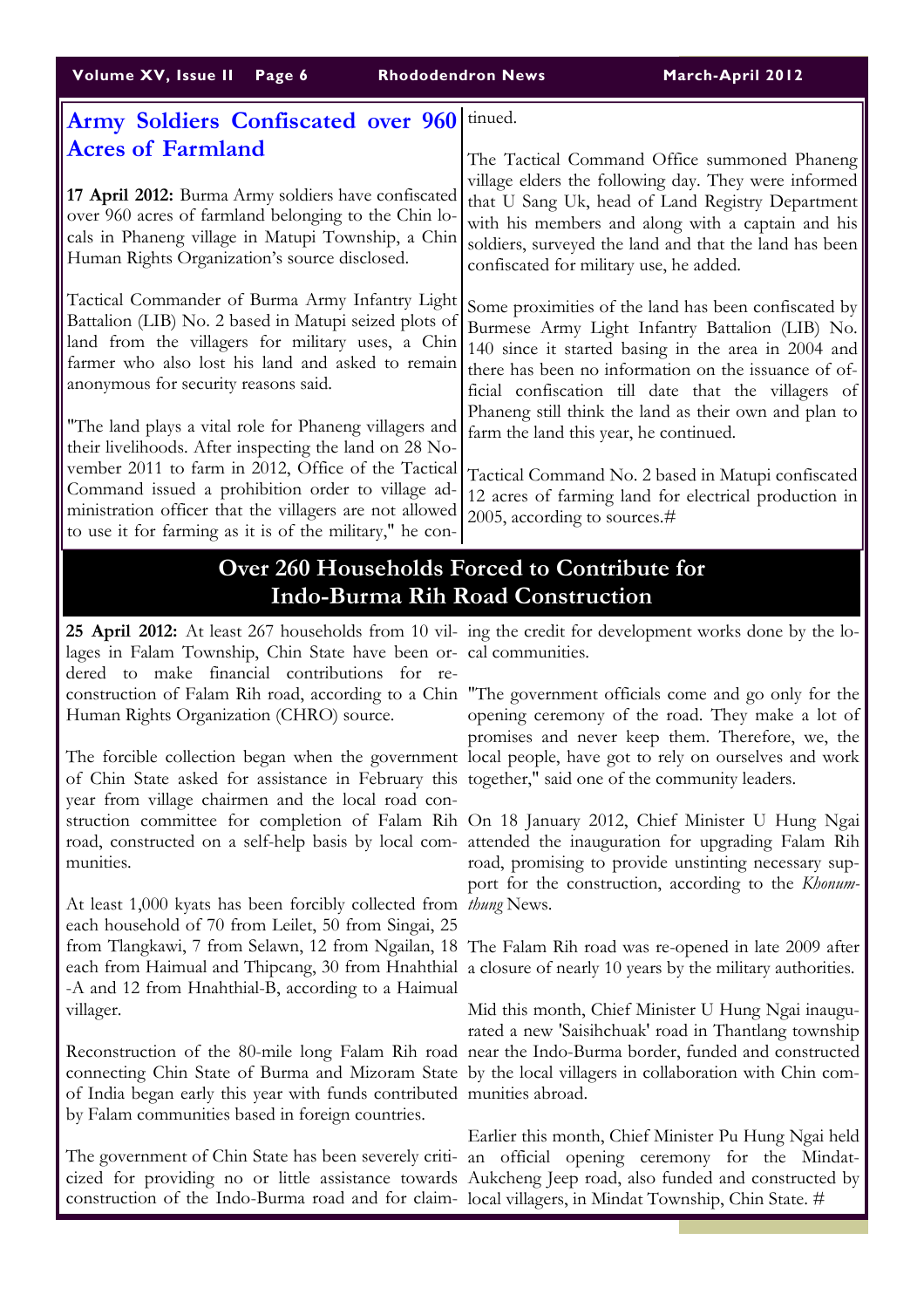# Locals Faced Difficulty due to 'Forced' Cemetery Relocation

| zation (CHRO).                                                                                                                                                                                | 25 April 2012: Locals have been facing difficulty as "The place is very far and it is impossible to reach<br>authorities of Tahan Township, Kalaymyo in Sagaing there on foot. The government has no transportation<br>Division, shifted the cemetery of Tahan to a far loca-earrangement that the Young Mizo Association (YMA)<br>tion, reported a local to Chin Human Rights Organi- and a Christian denomination bought a car and a bus.<br>And a single burial service costs Kyats 30,000 for<br>renting vehicles. Besides, a plot for one grave costs |
|-----------------------------------------------------------------------------------------------------------------------------------------------------------------------------------------------|------------------------------------------------------------------------------------------------------------------------------------------------------------------------------------------------------------------------------------------------------------------------------------------------------------------------------------------------------------------------------------------------------------------------------------------------------------------------------------------------------------------------------------------------------------|
| move the cemetery of Tahan, Kalaymyo in Sagaing the majority of them are poor," he added.<br>Division. After collecting money from the locals, they<br>between Varpui and Tlangzawl villages. | In June 2012, the government issued an order to Kyats 1 lakh. The locals are very disappointed since<br>were forcibly demanded to move to the new cemetery According to the government order, all the graves<br>and the headstones must face eastwards in a manner.                                                                                                                                                                                                                                                                                        |
| 2012.                                                                                                                                                                                         | The plot for the new cemetery was purchased with "The locals complained to the cemetery workers but<br>Kyats 72 lakhs and it has been used since January they were told that it was the government order and<br>they could not help in the matter. The locals have no<br>choice but to remain quiet," he added.#                                                                                                                                                                                                                                           |

## Forced Labour

### Locals Forced to Contribute Labour for School Construction

24 March 2012:

bout 25 local villagers were forced to work in<br>the construction of Government Middle<br>School in Thanphu village of Kalaymyo in the construction of Government Middle School in Thanphu village of Kalaymyo in Sagaing Division, a local reported to the Chin Human Rights Organization (CHRO).

The government administration officer ordered the villagers to freely contribute labour for one whole day in the second week of February 2012.

The local said the carpenters working at the school construction were incompetent, according to the administration officer.

"The villagers have to contribute labour in a clockwise rotation basis in the village and this is Area No. 4's turn. One member from each household has to provide one-day labour without any compensation," added the local.

There are 980 households in Thanphu Village, which is divided into four Wards such as Area 1, 2, 3, and 4. The school has been constructed under the supervision of four carpenters since 2011, according to sources. #

### Villagers Forced to Plant Jatropha in Matupi Township

28 March 2012: The government Administration Officer issued an order to local villagers of Valangte in Matupi Township, Chin State to plant jatropha, threatening to take action against those failing to do, according to a Chin Human Rights Organization (CHRO)'s source.

A Chin local, who remains anonymous, said the villagers were forced to grow 200 plants in the compound of the Valangte Baptist Church and 50 in each individual's compound, with the implementation stipulated during summer 2012.

"The government forced us to grow but we are not provided any plants. We have to find them on our own. We have no such seeds or plants in our village and some travel to other villages to buy the seedlings and use horses for conveyance," added the local.

Many villagers are now facing difficulties in looking for the plants as even some families who have the seedlings refuse to sell in fear that they would also have problems if and when the government issues an order to do the plantation in the future.#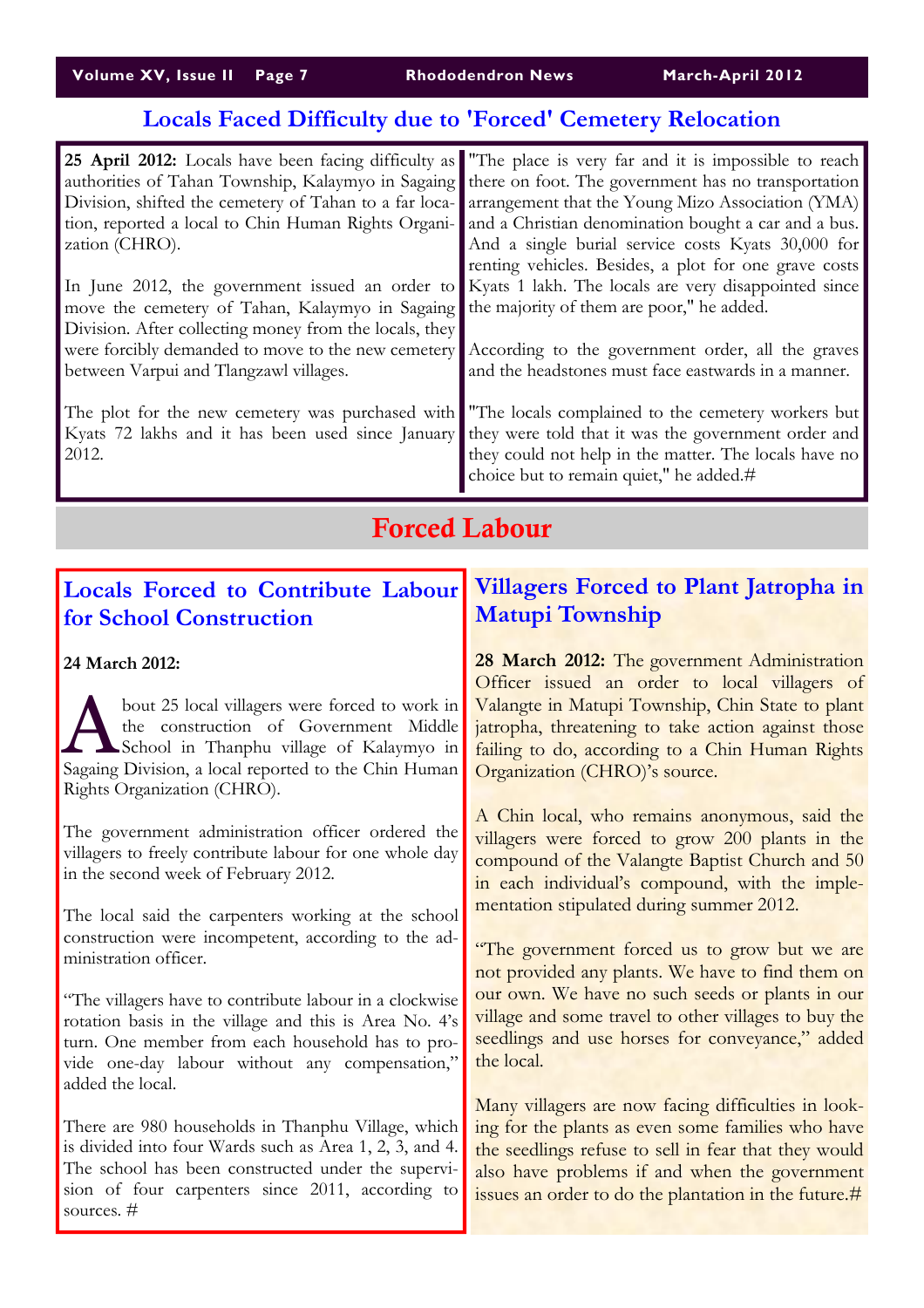# Freedom of Religion

## Questions over Govt's Plan to Construct New Buddhist Pagoda in Chin State

#### 19 March 2012:

Thin Christians living outside<br>
Burma have expressed their dis-<br>
pleasure with a recent decision of<br>
the State level ministerial meeting<br>
to build a new Buddhist pagoda near Hakha Burma have expressed their displeasure with a recent decision of the State level ministerial meeting Town, the capital of Chin State.

The issue has sparked heated discussions on several Chin internet discussion groups. Many Chins across the globe say they are surprised at how a meeting attended by 11 State cabinet members, which include six Christians, four Buddhists and one subscribing to indigenous religion Laipian, was able to arrive at a decision to sanction the construction of a Buddhist pagoda in a town whose habitual residents are nearly 100 percent Christians.

"Local people were surprised by the news. So far the government of Chin State has not disclosed anything about the meeting and no one seems to know about the details. This clearly is an indication of the lack of transparency in their administration," a local Chin leader told Chinland Guardian.

The lack of transparency in the conduct of both legislative affairs and government branch is not new in Chin State. In June 2011, when ministry appointment was debated by a special sitting of the Chin State Parliament, all non-USDP MPs objected the government's proposal to have only 8 ministries. But the official paper The Mirrors reported the next day that the appointment was 'unanimously' approved by the Chin State Parliament.

Sources claim that Hung Ngai, Chief Minister of Chin State, and Colonel Zaw Min Oo, Minister of Security and Border Areas, both Buddhists, put forward the proposal during the four-day meeting held in Hakha, Chin

State from 24-27 February 2012.

The meeting decision stipulates that the new government-sanctioned Buddhist pagoda will be built on a scenic viewpoint overlooking Hakha Town. The designated place is located at the entrance to Hakha on the way towards nearby Thantlang Town.

Questions are being raised about who will pay for the construction, which was not discussed at the meeting.

"Why the need for construction of another Buddhist pagoda in Hahkha when the only Buddhist residents are temporary residents who are either working here as civil servants or Burma Army soldiers?" asked one Christian leader and a resident of Hakha.

According to the Chin Human Rights Organization (CHRO), which monitors human rights situation in Chin State, official restrictions on the construction or renovation of Christian religious infrastructures such as churches remain in place.

In July 2011, two Christian crosses erected by local Christians in southern Chin State's Kanpetlet Township were destroyed by local Buddhist youths acting on instruction from the Chin State government.

Nine Chin Members of Parliament sent a letter of complaint to Burma's president Thein Sein asking for an investigation into the incident. More than one thousand local Christians also sent a separate petition to Thein Sein. But no known action has been taken to date.

According to US-based Physicians for Human Rights, which conducted a study on human rights in Chin State, 14 percent of Chin households reported that they were persecuted on the basis of their Christian religious identity.

It is estimated that more than 90 percent of Chins are Christians.#

"...So far the government of Chin State has not disclosed anything about the meeting and no one seems to know about the details. This clearly is an indication of the lack of

transparency in their administration."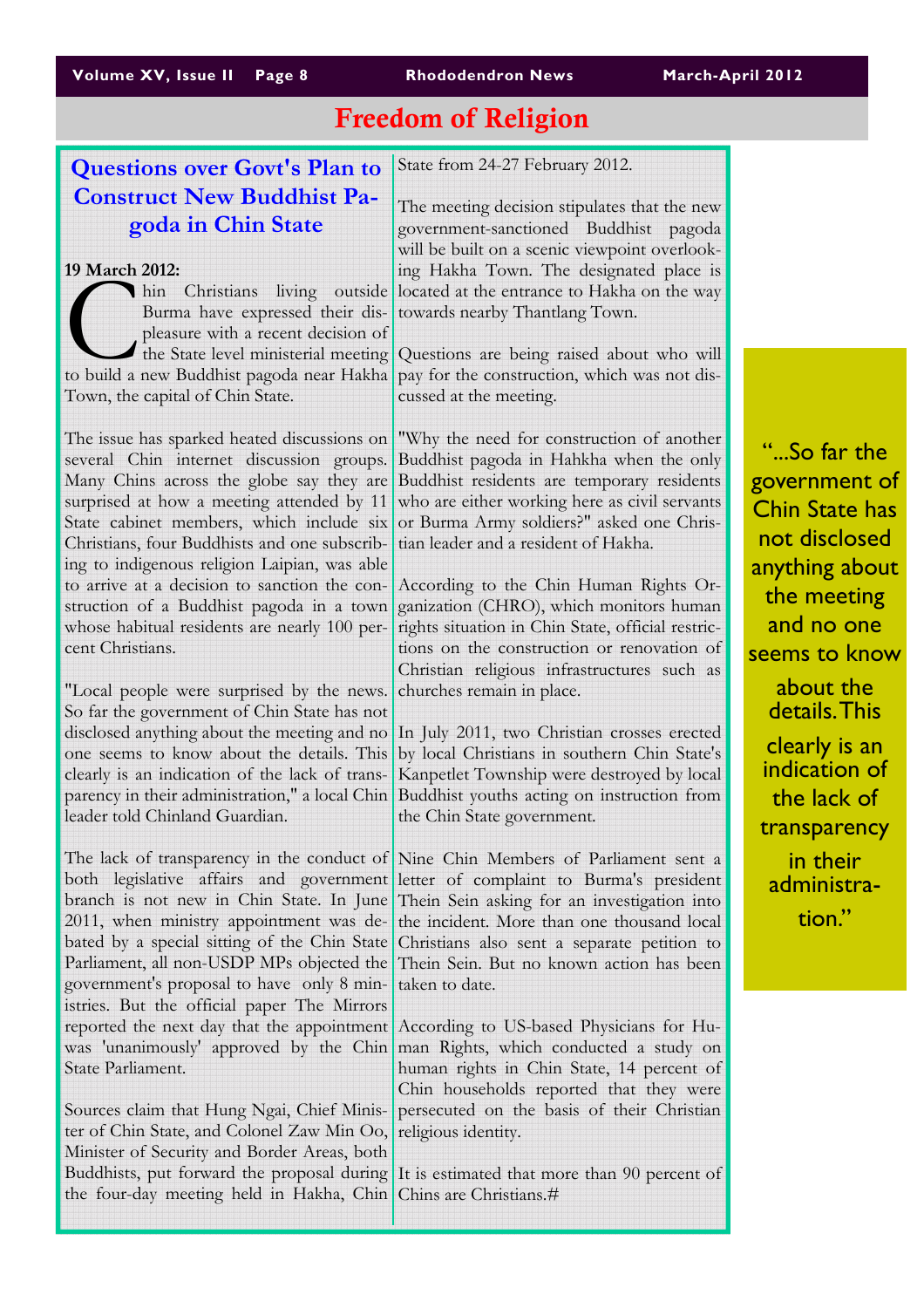| Volume XV, Issue II Page 9                                                                                                                                                                                                                                                                                                                                                                                                                                                                                                                                                                           |               | <b>Rhododendron News</b><br>March-April 2012                                                                                                                                                                                                                                                                                                                                                                                                                                                                                                                                                                                            |
|------------------------------------------------------------------------------------------------------------------------------------------------------------------------------------------------------------------------------------------------------------------------------------------------------------------------------------------------------------------------------------------------------------------------------------------------------------------------------------------------------------------------------------------------------------------------------------------------------|---------------|-----------------------------------------------------------------------------------------------------------------------------------------------------------------------------------------------------------------------------------------------------------------------------------------------------------------------------------------------------------------------------------------------------------------------------------------------------------------------------------------------------------------------------------------------------------------------------------------------------------------------------------------|
| Soldiers Interrupted Christian Con-<br>ference, Threatened MP in                                                                                                                                                                                                                                                                                                                                                                                                                                                                                                                                     | Chin          | when he came to the scene introducing himself to the<br>army officers.                                                                                                                                                                                                                                                                                                                                                                                                                                                                                                                                                                  |
| <b>State</b><br>20 March 2012: In a fresh public incident that con-<br>tradicts the new image of Chin State government as a<br>peace-loving authority, Burma Army soldiers inter-<br>rupted a Chin Christian conference and threatened an<br>MP at gunpoint in Chin State, Burma.                                                                                                                                                                                                                                                                                                                    |               | The Captain was quoted by CHRO as saying: "I don't<br>give a [expletive] about you being a Member of Par-<br>liament. We are not under the control of the Chin<br>State authorities. We take orders from the North<br>Western Regional Command."<br>CHRO's Program Director Salai Za Uk Ling said: "It<br>is very difficult for Chin Christians to hold large gath-                                                                                                                                                                                                                                                                     |
| In its statement released today, the Chin Human<br>Rights Organization (CHRO) said several soldiers<br>from Matupi-based Light Infantry Battalion No. 140<br>disrupted a Christian gathering of more than 1,000<br>delegates held at Sabawngte village in Matupi Town-<br>ship on 10 March 2012.                                                                                                                                                                                                                                                                                                     |               | erings without harassment and disruption."<br>The soldiers remained in the village overnight, dis-<br>rupting the worship service by carrying guns and pa-<br>trolling around the church, according to the state-<br>ment.                                                                                                                                                                                                                                                                                                                                                                                                              |
| Hteik severely blamed the village headman for not<br>informing them of the event although a prior permis-<br>sion had been officially obtained from the Matupi<br>to CHRO.<br>Pu Van Cin, Chin MP elected last year from the Eth-<br>nic National Development Party, was threatened with<br>a gun by Captain Myo Min Hteik in civilian clothes                                                                                                                                                                                                                                                       |               | And Captain Aung Zaw Hteik and Captain Myo Min   "As far as we know, no legal or disciplinary action has<br>been taken against these soldiers from LIB140. They<br>violated the right to freedom of religious assembly<br>and threatened a Chin MP in front of dozens of wit-<br>Township General Administrative Office, according nesses, and clearly believe they are above the law.<br>This incident highlights the problem of impunity in<br>Burma, especially for members of the armed forces,"<br>continued Salai Za Uk Ling of CHRO, an organiza-<br>tion that has monitored human rights situation in<br>Chin State since 1995. |
| Townships in Chin State<br>[in alphabetical order]<br>Cikha<br>1. Falam Township<br><b>TONZANG TWE</b><br>2. Hakha Township<br>3. Kanpetlet Township<br>Darkhai<br>Tonzang<br>4. Matupi Township<br>5. Mindat Township<br>Bukphir<br>6. Paletwa Township<br>Lentlang Tedim<br>7. Tedim Township<br>Haimual<br>8. Thantlang Township<br>Rihkhuadar<br>9. Tonzang Township<br><b>TEDIM TWP</b><br><b>Tih Bual</b><br>Tlangha wi<br>Var<br>Falam<br>Lungler<br>Laiva<br><b>FALAM TWP</b><br><b>THANTLANG</b><br>Thantlang<br>TWP<br>Hakha                                                               |               | The Christian conference attended by delegates from<br>80 local branches of the Mara (Chin) Evangelical<br>Church at Sabawngte village in a remote part of<br>Matupi Township took place from 8-13 March 2012.<br>Although armed resistance group the Chin National<br>Front signed a preliminary ceasefire agreement with<br>the Chin State government in January this year, Chin<br>State remains heavily militarized, with 54 Burma<br>Army camps stationed in all nine main township areas<br>of the state.#                                                                                                                        |
| Vuangtu<br><b>HAKHA TWP</b><br>嵒<br>Sabawngte<br>Maring Wah<br>Rezua<br>Karamaih<br>Suilanpui<br>Lailenpi<br>Lung Ng<br><b>Ungtiwa</b><br>Sin gleh wa<br>Kantlang Nupoe<br><b>MATUPI TWP</b><br>Kintal<br>Satu<br>Turalpg <sup>Utalin</sup><br><sup>24</sup> Seipipin<br>Lapahwa <sub>Daletme</sub><br>Leiseng<br><b>MINDAT TWP</b><br>Matupi<br>Taung Pyo<br><b><aa b="" naung<=""><br/>40 miles<br/>Dochaungwa<br/>Mind at<br/>Madu<br/>Paletwa<br/>Sami<br/><math>\sum_{i=1}^{n}</math><br/>Mada<br/>Makyaingnu<br/>Kuwah<br/><b>PALETWA</b><br/><b>KANPETLET</b><br/><b>TWP</b><br/>TWP</aa></b> | Kahpalet      | Sabawngte<br>Sathawng<br>Darling<br>Sa L<br>Ruava<br>YAEZWAR<br><b>Pagia</b><br>Razua<br>Sabawngpi<br><b>Sapaw</b><br>Heintang<br>Tal<br>Aten<br>larg No<br>alleno<br>Tibane<br><b>MADUPI</b>                                                                                                                                                                                                                                                                                                                                                                                                                                           |
| 15<br>30<br>60 Miles                                                                                                                                                                                                                                                                                                                                                                                                                                                                                                                                                                                 | $\frac{1}{2}$ |                                                                                                                                                                                                                                                                                                                                                                                                                                                                                                                                                                                                                                         |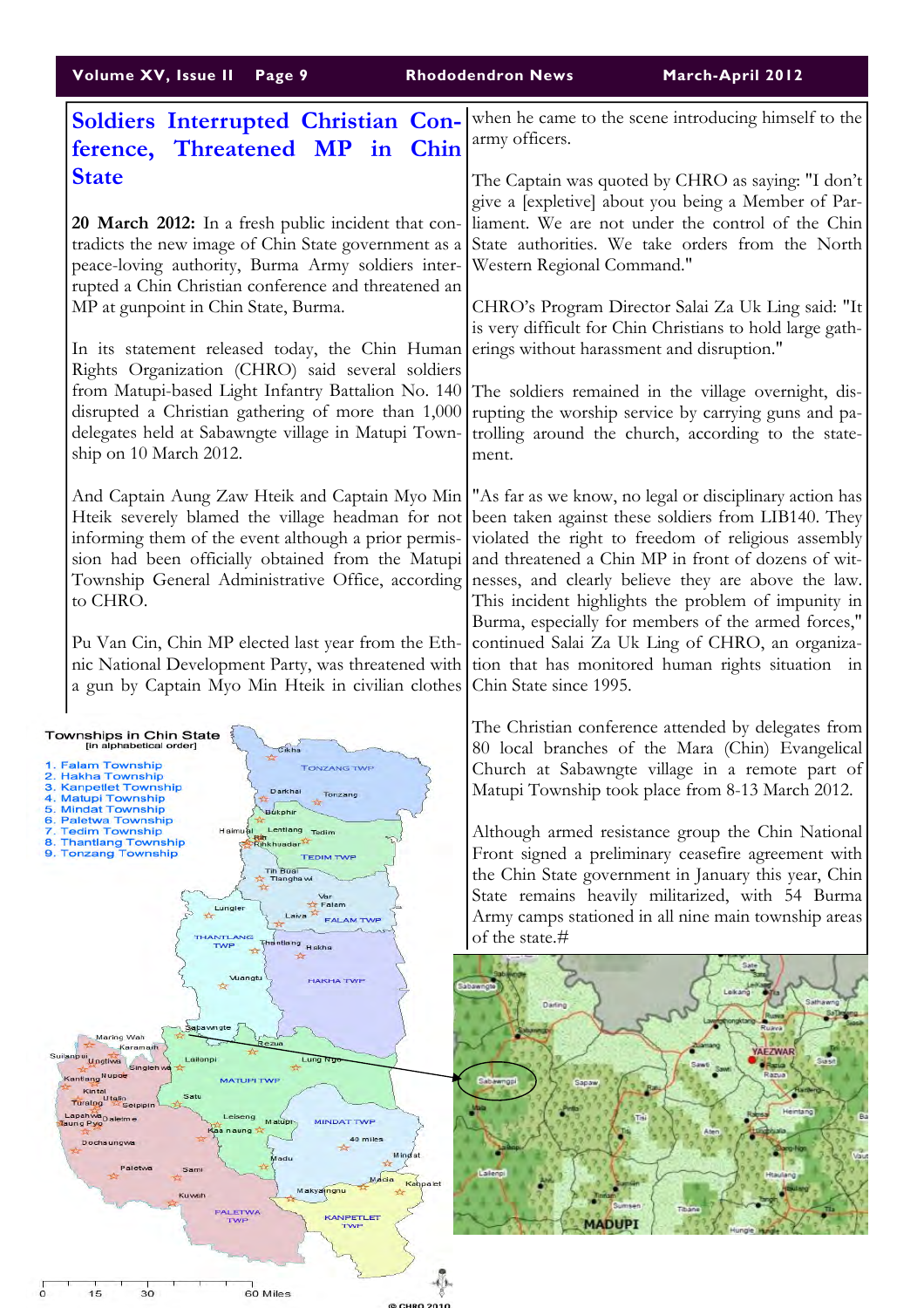### Volume XV, Issue II Page 10 Rhododendron News March-April 2012



Clock Tower with cross on top in Mualbem (left) & after being bulldozed (right) (Photo: ZT)

| <b>Christian Cross Destroyed by USDP</b>                                                                                                                                                        | down the cross, according to one community leader.                                                                                                                                                                              |
|-------------------------------------------------------------------------------------------------------------------------------------------------------------------------------------------------|---------------------------------------------------------------------------------------------------------------------------------------------------------------------------------------------------------------------------------|
| <b>Members in Tedim Township</b><br>19 April 2012: Members of the governing Union Soli-<br>darity and Development Party (USDP) destroyed a                                                      | "We are not really sure the real reason why the cross<br>was destroyed. These local USDP members are all<br>Christians," the leader told Chinland Guardian.                                                                     |
| clock tower with a Christian cross erected on its top in<br>Mualbem village of Tedim Township, Chin State last<br>Wednesday.                                                                    | Collectively constructed with financial contributions<br>by the local villagers, the cross-donned clock tower<br>was razed to the ground by a bulldozer on 11 April<br>2012.                                                    |
| The cross-donned clock tower was planted in 2009 to<br>mark the 25th anniversary of the establishment of the<br>Assembly of God church in the village.                                          | Thang Do Khen also confirmed in the interview that<br>Pa Hau Khan Nang, organizer of Tedim Township<br>USDP party, who is also the village chairman, is a                                                                       |
| In a BBC Burmese interview on Tuesday, Pa Thang<br>Do Khen, of Mualbem village, said the local authori-<br>ties are responsible for the destruction.                                            | younger brother of Pa Suan Do Cin, an MP elected in<br>2010 on USDP ticket.                                                                                                                                                     |
| When asked about the reason, Thang Do Khen said<br>he did not know details, adding: "We have heard that<br>it was destroyed on the direct order of the village<br>chairman for road expansion." | The Christian cross was originally erected by the As-<br>sembly of God church in association with the<br>Mualbem Christian Family under the leadership of the<br>previous village headman Pa Kai Sian Mung on 26<br>March 2009. |
| It is still unclear whether the order to destroy the cross<br>originated with the village chairman or it came from<br>higher up.                                                                | Mualbem village has only Christians and Laipian, a<br>local indigenous religion, residents.                                                                                                                                     |
| Local members of government-backed USDP did not<br>consult or inform the villagers of their plans to pull                                                                                       | In July 2011, two Christian crosses were demolished in<br>Kyindwe village, Kanpetlet Township on orders of the<br>Chin State government.#                                                                                       |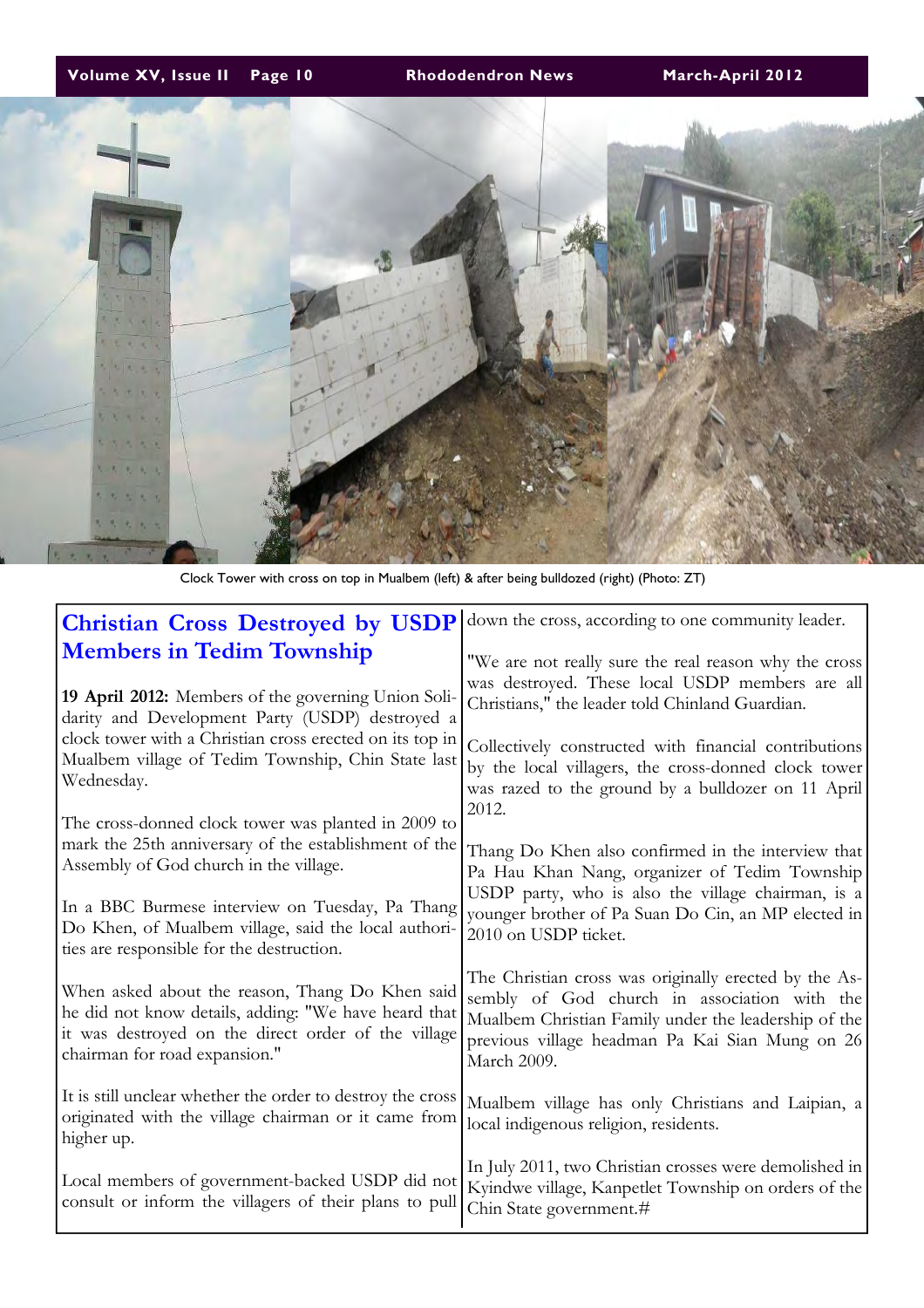| Volume XV, Issue II Page II, |  |
|------------------------------|--|
|------------------------------|--|

Rhododendron News March-April 2012

# Chin Family Evicted from Village for Conversion to Christianity

| elderly and children have been evicted   Baptist member.<br>from Rawnglaung village in Mindat                                                                                        | Chin Christian family including an ship and live," said U Ngai Kee, a with U Win Htay, have not taken any                                                                                                                                                                                                                                                                                                                                                                           | 27 April 2012: Seven members of a dom, and the right to believe, wor- Township Religious Affairs, together<br>action against unfair treatment against<br>the Christians up to date.                                                                                                                                                                                           |
|--------------------------------------------------------------------------------------------------------------------------------------------------------------------------------------|-------------------------------------------------------------------------------------------------------------------------------------------------------------------------------------------------------------------------------------------------------------------------------------------------------------------------------------------------------------------------------------------------------------------------------------------------------------------------------------|-------------------------------------------------------------------------------------------------------------------------------------------------------------------------------------------------------------------------------------------------------------------------------------------------------------------------------------------------------------------------------|
| Township, Chin State for their con-<br>this month.<br>Rawnglaung Village Tract Chairman<br>U Ha Ling, of the Union Solidarity<br>Development Party (USDP), went to                   | U Ngai Kee said his family had wor-<br>version to Christianity around mid of ship services and prayer meetings at<br>lage.                                                                                                                                                                                                                                                                                                                                                          | U Ngai Kee was recently banned<br>their house, with a Baptist pastor who from repairing his house by the Min-<br>visited them at times as they had no dat township authorities and the vil-<br>pastor or church building in the vil- lage chairman with no obvious rea-<br>sons on 27 March 2012.                                                                             |
| ily on 15 April 2012 and ordered<br>them to immediately leave the village.<br>U Ngai Kee and his family members ings.<br>including three children between 3                          | a rented house of the Cho Chin fam- Local Buddhist villagers shouted abu- The Office of Mindat Township Reli-<br>and 7 years of age, wife, younger sis- It is said that U Ngai Kee's family was filed to the authority by U Ha                                                                                                                                                                                                                                                      | sive remarks and threw stones at the gious Affairs is claimed to have issued<br>house of U Ngai Kee while conduct- an order to discontinue re-<br>ing worship services and prayer meet- construction of the house and to<br>drive U Ngai Kee and his family out<br>of the village after a complaint letter                                                                    |
|                                                                                                                                                                                      | ter and elderly mother have since have been targeted with a series of Ling, the village Chairman.<br>stayed in a small makeshift tent built discriminatory actions as a Buddhist<br>outside of the village after the forcible monk Ashin Pyinnyar Zawta and a                                                                                                                                                                                                                       | U Ngai Kee said he is not leaving his                                                                                                                                                                                                                                                                                                                                         |
| eviction.                                                                                                                                                                            | local Buddhist missionary U Gei Law,<br>who have influence on the village<br>U Ha Ling filed a case against the chairman and other villagers, are wor-<br>Christian family reportedly to U ried about the growth of Christianity any crime. But my family and I have                                                                                                                                                                                                                | native village as it has been his forefa-<br>thers' inhabited land for many genera-<br>tions, adding: "We do not commit                                                                                                                                                                                                                                                       |
| Hung Ngai, Chief Minister of Chin in the village.<br>State on 15 April 2012, according to<br>the victim, who managed to get a                                                        | Staying away at the house of a Chris-                                                                                                                                                                                                                                                                                                                                                                                                                                               | been persecuted because of our faith<br>in Christianity."                                                                                                                                                                                                                                                                                                                     |
| copy of the letter.<br>not allowed to visit or live in.                                                                                                                              | tian family in a nearby village of Aw-<br>laungpang for a while in an attempt to<br>The 26-year-old Chin father said parts   avoid constant harassment, the Ngai   grave in the village when she dies.<br>of the letter read Rawnglaung is a Kee's family were welcome back to These days, she gets worned so much<br>Buddhist village and Christians are Rawnglaung village in 2011 after sev- because of the expulsion," said U<br>eral negotiations had been made with Ngai Kee. | "My mother is very old now and she<br>wants to be buried next to my father's                                                                                                                                                                                                                                                                                                  |
| In the letter, U Ha Ling accused U<br>Ngai Kee of causing division among<br>faith, demanding Chief Minister to<br>issue an order of expulsion from<br>Rawnglaung to the Chin family. | the village chairman.<br>the villagers because of his Christian time on the ground that we are native Rawnglaung villagers that the Bud-<br>to the village. We have our family<br>registration Form 10 in this village,"<br>explained the Chin Christian.                                                                                                                                                                                                                           | A government employee from Mindat<br>"We were actually welcome at that Town said: "I have heard from some<br>dhist monk and the village chairman<br>do not like to hear Christian songs,<br>prayers and worship services from the<br>Chin Christian family's house. Espe-                                                                                                     |
| new religious faith.                                                                                                                                                                 | Since their conversion from a tradi- In January 2012, U Ha Ling accused cially, they don't like any Christian<br>tional Animisim to Christianity in Rev. Tam Thang, a Baptist pastor visitors coming to the village."<br>2003, U Ngai Kee and his family have from Mindat, and U Mnai Khaing of                                                                                                                                                                                     | faced various forms of discrimination making a regular visit to U Ngai Kee Located near the border between<br>and persecution in the village for their and his family in the village, sending a Matupi and Mindat townships,<br>letter to U Win Htay, Mindat Town- Rawnglaung village is estimated to<br>ship General Administrative Officer, have 36 households with a total |
| "Since our conversion, my family and<br>I have suffered from persecution,<br>we forgive and always pray for them.                                                                    | to handle the situation.<br>discrimination and harassment. But Despite conducting an interrogation<br>with Rev. Tam Thang and U Mnai Reporting by Jeremy Hoipang<br>However, we still want justice, free- Khaing, U Thang Law, Officer of jeremyhoipang@rocketmail.com                                                                                                                                                                                                              | population of 193 Cho Chins, of<br>which 35 families are Buddhists.#                                                                                                                                                                                                                                                                                                          |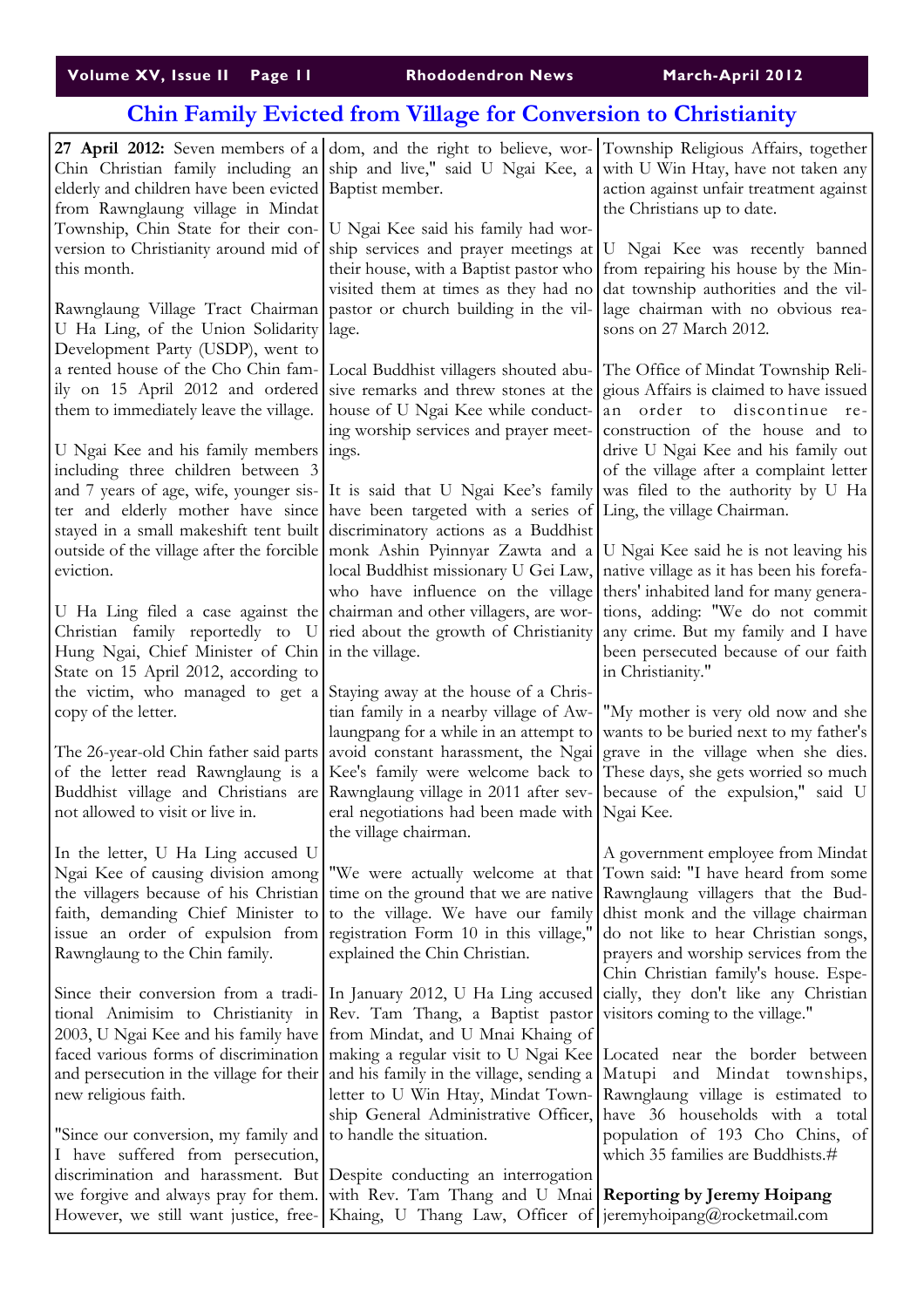| Volume XV, Issue II Page 12 |  |  |  |  |
|-----------------------------|--|--|--|--|
|-----------------------------|--|--|--|--|

# Other Human Rights Violations

| <b>40 Houses Demolished for</b>                                                                                       |                                                                                                                     |
|-----------------------------------------------------------------------------------------------------------------------|---------------------------------------------------------------------------------------------------------------------|
| <b>Indo-Burma Road Construction</b>                                                                                   | "The houses were already destroyed but there hasn't<br>been any kind of payment as compensation yet. Some           |
|                                                                                                                       | villagers who own some plots of land have con-                                                                      |
| 20 March 2012:                                                                                                        | structed new houses while others still have no idea                                                                 |
| 0 houses were knocked down under the in-<br>structions of the local authorities in Laitui vil-                        | since they have no land," continued the Chin local,                                                                 |
| lage, Tedim Township in Chin State for Indo-                                                                          | who asked not to be named.                                                                                          |
| Burma No. 2 road construction, a Chin Hu-                                                                             | Owners of the houses were said to have been deeply                                                                  |
| man Rights Organization (CHRO)'s source revealed.                                                                     | disappointed, according to the local who added, say-                                                                |
|                                                                                                                       | ing: "They just remained silent as they didn't know                                                                 |
| "The construction department of Chin State govern-<br>ment ordered the destruction of 40 in November 2011             | where and who to approach to for solving the prob-                                                                  |
| and January 2012 as part of the Indo-Burma border                                                                     | lems."                                                                                                              |
| trade project. According to the construction workers,                                                                 | It is claimed that the cost of the Indo-Burma road                                                                  |
| it was a direct order from the office of the Construc-                                                                | construction would be paid by the Indian Govern-                                                                    |
| tion Department in Naypitaw," added the local.                                                                        | ment while Burma's government is to be financially                                                                  |
| The government said it would compensate 100,000                                                                       | responsible for the border trade project management.                                                                |
| kyats to each household.                                                                                              | #                                                                                                                   |
| <b>Corrupt HA Abuses Chin Villagers in</b>                                                                            | The local villagers claimed that at least 9 patients have                                                           |
|                                                                                                                       | died and 7 patients injured unnecessarily because of U                                                              |
| <b>Paletwa Township</b>                                                                                               | Myint Oo's lack of proper treatments.                                                                               |
| 13 April 2012: Local villagers in Tanthawng of Paletwa                                                                | "He does not treat patients carefully without money.                                                                |
| Township, Chin State have suffered from corruption and<br>abuses perpetrated by a Burmese HA (health assistant), U    | Therefore, poor villagers are always suffering. He pays                                                             |
| Myint Oo.                                                                                                             | attention and offers good services only to those who                                                                |
|                                                                                                                       | have money," said the villager.                                                                                     |
| U Myint Oo, who has been in charge of the village health<br>centre, takes unfair amount of money from the villagers   | The village leaders complained about U Myint Oo to Dr.                                                              |
| for minor medical check-ups and tells them to buy medi-                                                               |                                                                                                                     |
|                                                                                                                       | Aye Kyaw, head of Paletwa Township Health Department                                                                |
| cines only from his private shop, according to the locals.                                                            | but no action has yet been taken against him up to date.                                                            |
|                                                                                                                       | It is claimed that U Myint Oo reportedly bribed Dr. Aye                                                             |
| The government health assistant is also accused of show<br>ing adult movies containing explicit scenes including porn | Kyaw to get the case disposed of.                                                                                   |
| movies to young local teenagers and under-age children                                                                |                                                                                                                     |
| at his video theatre.                                                                                                 | Transferred from Rangoon in 2004, U Myint Oo and his<br>second wife, who is a nurse, arrived in Tanthawng Village,  |
| One of the local Dai-Chin leaders said: "U Myint Oo is an                                                             | Paletwa Township of Chin State to be in charge of the                                                               |
| unscrupulous Health Assistant. He uses abusive words                                                                  | village health centre.                                                                                              |
| and is corrupt in his work. He is interested only in mak-                                                             | Tanthawng, mostly populated by Dai Chins, serves as the                                                             |
| ing money. He would do anything to get money out of us<br>even though he is well aware that we are still suffering    | only health center for an estimated number of 10,000                                                                |
| from the effects of food crisis."                                                                                     | villagers from about 45 villages in Paletwa Township.                                                               |
|                                                                                                                       | There are only 24 hospitals for an estimated population                                                             |
| U Myint Oo is known to have sold mosquito nets, which<br>are freely distributed by UNICEF, to the local Chins.        | of about 550,000 people in a total of 1,355 villages in                                                             |
|                                                                                                                       | Chin State, the poorest of Burma's 14 states and divi-<br>sions, according to the Annual Hospital Statistics Report |
| "He is helpless to poor patients. He ruins our community                                                              | published in March 2010 by the Ministry of Health. #                                                                |
| morally, economically, physically and financially," added<br>the village leader.                                      | <b>Reporting by Jeremy Hoipang</b>                                                                                  |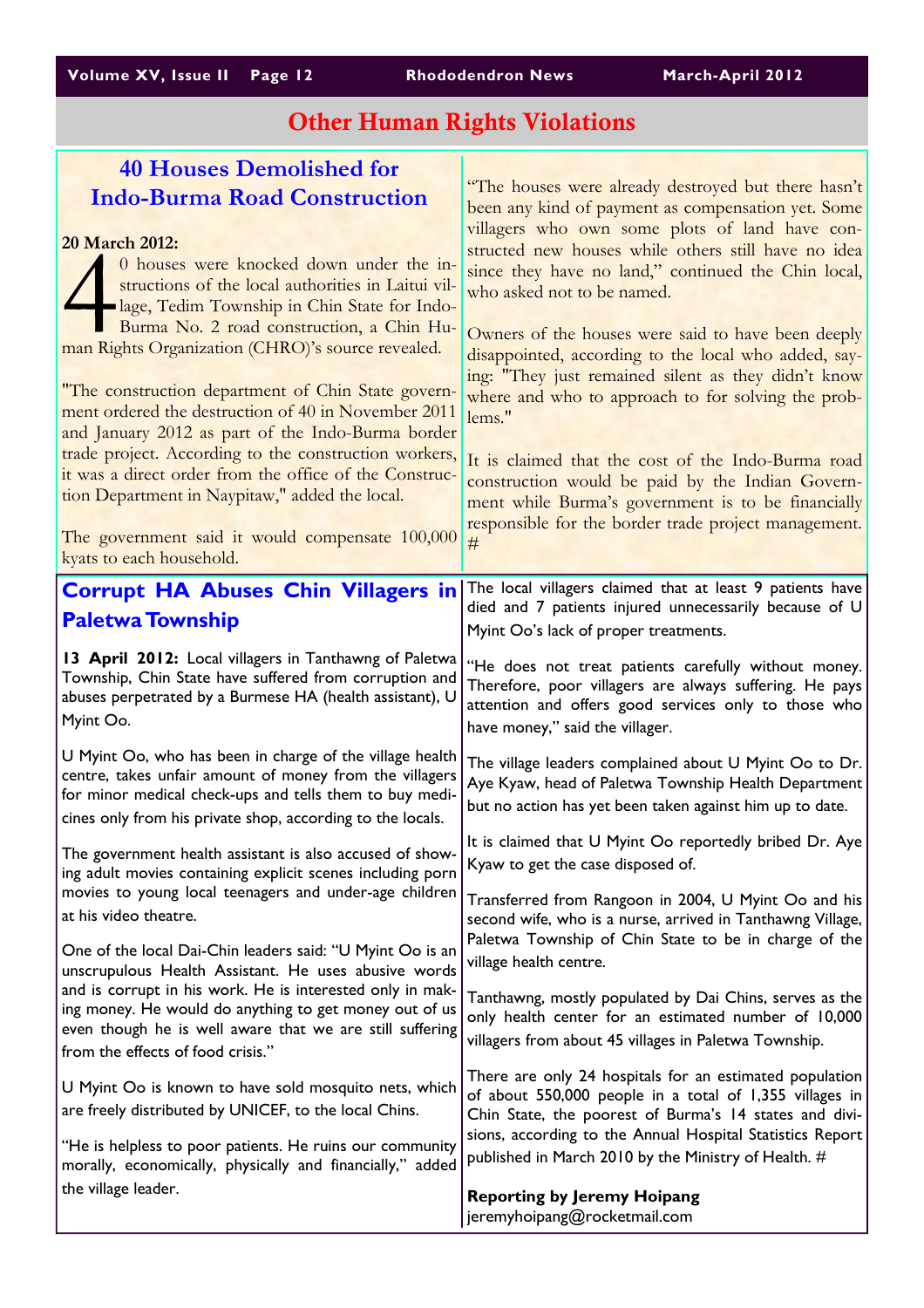| Volume XV, Issue II Page 13                                | <b>Rhododendron News</b><br>March-April 2012                 |
|------------------------------------------------------------|--------------------------------------------------------------|
| <b>Army Soldiers Accused of Bootlegging</b>                | "It is very sad and shocking that the soldiers started sell- |
| in Matupi                                                  | ing alcoholic drinks rather than helping our programme       |
| 23 April 2012: Army soldiers based in Matupi town          | to combat social problems facing our community. And          |
| have been engaged in selling alcoholic drinks to the lo-   | they even sell them at higher prices. They are not sup-      |
| cals near Phanai village in Matupi Township, Chin State    | posed to destroy but protect the people," added the          |
| amid prohibition attempts by the local community.          | Chin local.                                                  |
| Warrant Officer Maung Soe and three soldiers from          | The price for one bottle has increased from 1,000 to         |
| Burma Army Light Infantry Battalion No. 140 are ac-        | 2,500 kyats.                                                 |
| cused of 'disrespecting' community-initiated anti-alcohol  | In recent weeks, alcohol-related problems have emerged       |
| campaigns and of bootlegging, according to a Chin Hu-      | in the local community with some being involved in           |
| man Rights Organization (CHRO) source.                     | stealing, while others are working as the soldier's agents   |
| A local leader said the soldiers are camping near Phanai   | for trading liquor.                                          |
| village for months and being allowed to sell alcohol by    | "Our campaign has not been successful because we can-        |
| orders of Battalion Commander Major Saw Myint.             | not ban soldiers and police as well as Burmese govern-       |
| "We have managed to ban local people from selling alco-    | ment employees from this destructive business. And it is     |
| hols in our area and for that, the youth group in associa- | a clear indication of ignoring the voices of the people,"    |
| tion with community leaders make a yearly tax payment      | continued the leader.                                        |
| of 25 lakh kyats for the alcohol license to Naypyidaw,"    | In Matupi town, the youth group and community leaders        |
| said the community leader.                                 | in partnership with an alliance of Christian denomina-       |
| In many parts of Chin State, local communities bought      | tions started the movement of anti-alcohol campaign          |
| the license from the government to pre-empt anyone         | programme in 2010.                                           |
| from selling alcohol.                                      | Earlier this year, a Buddhist monk abbot in Lungler vil-     |
| The soldiers have also been criticized for taking advan-   | lage of Thantlang Township, Chin State was accused of        |
| tage of the anti-alcohol campaign organized by the local   | covertly getting engaged in trading and selling alcoholic    |
| youth group and community leaders.                         | drinks to the locals. $#$                                    |

# Humanitarian Situation

| 18,00<br><b>Fire Destroyed</b><br>Tins of Rice in Matupi<br>Township                                                                                                                                                                                                                                | as much as they could get but their ef- 2011.<br>forts were in vain," said the Chin vil-                                                                                            | fields to prevent fire from spreading Matupi, Mindat and Paletwa townships,<br>became useless. Once we learned about is of great concern due to crop failures<br>the fire, all the villagers fetched water and an extreme reduction of yield in                                                                                                                                                                                                                                           |
|-----------------------------------------------------------------------------------------------------------------------------------------------------------------------------------------------------------------------------------------------------------------------------------------------------|-------------------------------------------------------------------------------------------------------------------------------------------------------------------------------------|-------------------------------------------------------------------------------------------------------------------------------------------------------------------------------------------------------------------------------------------------------------------------------------------------------------------------------------------------------------------------------------------------------------------------------------------------------------------------------------------|
| 02 April 2012: Wild fire, believed to<br>have spread from the slash-and-burn<br>fields, destroyed 18,00 tins of rice (1 tin<br>$= 10.5$ kg) stored in the granaries in<br>Thangping village, Matupi Township in<br>southern parts of Chin State last Friday.                                        | lager.<br>away.                                                                                                                                                                     | In the aftermath of the devastating<br>bamboo-and-rat-related food crisis that<br>Other rice storage and three nearby has ravaged much of Chin State over<br>houses were saved from the blaze after the past few years, a renewed food<br>the villagers took the thatched roofs shortage is on the cards to hit Chin<br>villagers in remote areas of southern<br>Chin State.                                                                                                              |
| The blaze worsened by strong winds<br>and the high temperature of the dry<br>season burnt down to ashes a total of<br>four rice storage, built about two miles<br>away from the village, according to a<br>Chin local.<br>The flames were so strong that the<br>areas cleared along the edge of the | Up to this date, the local government<br>essary assistance to the Chin victims.<br>In January this year, a report by UN-<br>of Chin State, especially in Kanpetlet, ing 11 houses.# | has not taken any actions in an effort to   "We don't know what to do really even<br>address the situation and provide nec- though we want to help the villagers<br>who have just lost all their stored rice,"<br>said the local villager.<br>OCHA (United Nations Office for the $ A \sin \theta $ incident took place on 15<br>Coordination of Humanitarian Affairs) March 2010 in Pakheng village in<br>said the food security condition in parts   Matupi Township, completely damag- |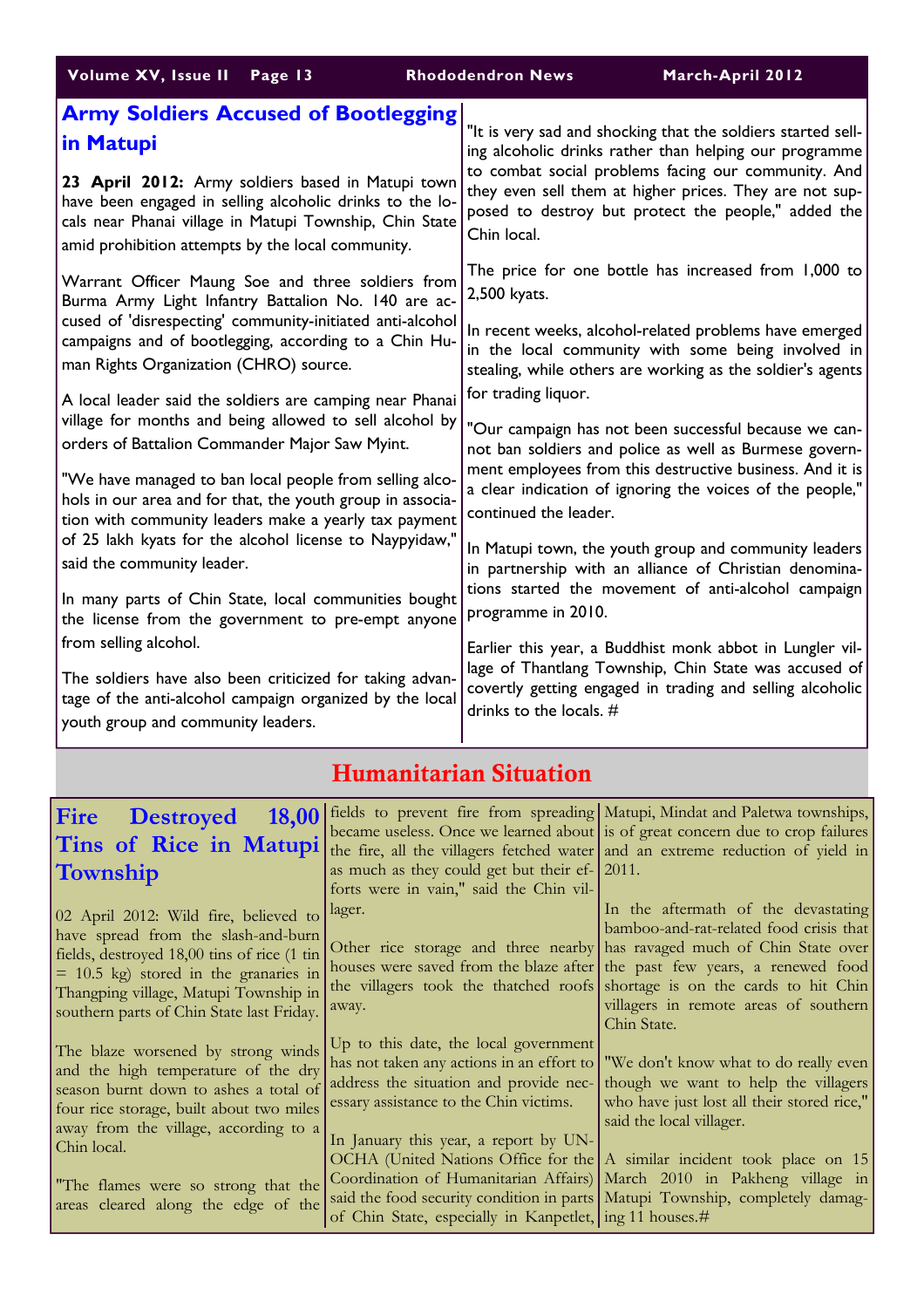|                                                                                                                                                                                                                                                                              |                                                                                                                                                                                                     | Volume XV, Issue II Page 14                                                                                                                                                                                                                                                                                                       | <b>Rhododendron News</b> | March-April 2012                                                                                                                                                                                                                                                                                                                                 |  |
|------------------------------------------------------------------------------------------------------------------------------------------------------------------------------------------------------------------------------------------------------------------------------|-----------------------------------------------------------------------------------------------------------------------------------------------------------------------------------------------------|-----------------------------------------------------------------------------------------------------------------------------------------------------------------------------------------------------------------------------------------------------------------------------------------------------------------------------------|--------------------------|--------------------------------------------------------------------------------------------------------------------------------------------------------------------------------------------------------------------------------------------------------------------------------------------------------------------------------------------------|--|
|                                                                                                                                                                                                                                                                              |                                                                                                                                                                                                     | Lemro Dam Project Not to Benefit<br><b>Chin Locals in Paletwa Township</b>                                                                                                                                                                                                                                                        |                          | tion Model and High Tech Company (Burma), China<br>Datang Overseas Investment Co. Ltd (CDOIC) and<br>Hydro China Xibei Engineering Company (China).                                                                                                                                                                                              |  |
|                                                                                                                                                                                                                                                                              | ing to the local community.                                                                                                                                                                         | 07 April 2012: A China-Burma dam project being<br>constructed on the Lemro (locally called Phunglong)<br>river in Paletwa Township, Chin State will not benefit<br>the Chin locals in the region upon completion, accord-                                                                                                         |                          | The construction sited around Thangthawng village,<br>mostly populated by Dai Chins, has been carried out<br>without conducting any environmental and social im-<br>pact assessments, according to the Chin Human<br>Rights Organization's (CHRO) sources.                                                                                       |  |
|                                                                                                                                                                                                                                                                              |                                                                                                                                                                                                     | A source close to the Lemro Dam construction, a<br>joint investment project between China and Burma<br>starting in 2009, said that 90 percent of its generated<br>electricity will be sold to Bangladesh and 10 percent<br>profits will be siphoned off to Thein Sein's govern-                                                   |                          | It is believed that the project will bring negative im-<br>pacts to the local community, affecting their livelihood<br>as the people much depends on the Lemro river for<br>transportation throughout the year.                                                                                                                                  |  |
|                                                                                                                                                                                                                                                                              | ment.                                                                                                                                                                                               | "The local villagers along the Lemro river are not<br>aware of any possible impacts from the dam project.<br>To the worse, the government of Chin State haven't<br>informed them of the situation even though Chief<br>Minister Pu Hung Ngai visited the site on 27 January<br>2012," one of the Dai-Chins, who monitors the pro- | Township                 | "The people from that area do not agree with the con-<br>struction of dam along the river because it is the only<br>river they rely on and they use this river to commute<br>for all seasons. They would like to know both the ad-<br>vantages and disadvantages of the project when it's<br>completed," said one of the Chin leaders in Paletwa |  |
|                                                                                                                                                                                                                                                                              | ject, told Chinland Guardian.                                                                                                                                                                       | He said the construction has been in progress under<br>the supervision of ten Chinese and one Burmese engi-<br>neers from Shwetaung Hydro-power Co. Ltd, Junc-                                                                                                                                                                    |                          | "This project must be done in a way that will benefit<br>not only the government but also the local people.<br>Otherwise, this will not bring development but de-<br>struction to our ways of life in the long run," said the<br>Chin leader, who asks not to be named. #                                                                        |  |
|                                                                                                                                                                                                                                                                              | <b>Over 140 Houses Destroyed</b><br>A Lautu local in Hakha town said it was the                                                                                                                     |                                                                                                                                                                                                                                                                                                                                   |                          |                                                                                                                                                                                                                                                                                                                                                  |  |
|                                                                                                                                                                                                                                                                              | by Tropical Storms in Chin information received about the destruction as<br>of yesterday, adding: "We are not sure about<br><b>State</b><br>the exact numbers due to difficulties in commu-         |                                                                                                                                                                                                                                                                                                                                   |                          |                                                                                                                                                                                                                                                                                                                                                  |  |
|                                                                                                                                                                                                                                                                              | <u> "The local</u>                                                                                                                                                                                  | <b>11 April 2012:</b> At least more than 140 houses<br>in Chin villages have been destroyed by a tropi-                                                                                                                                                                                                                           |                          | nication."                                                                                                                                                                                                                                                                                                                                       |  |
|                                                                                                                                                                                                                                                                              | Sources claimed that the World Food Program<br>villagers<br>cal storm in Thantlang and Tedim townships,<br>(WFP) and some local NGOs are preparing to<br>Chin State but no casualties have been re- |                                                                                                                                                                                                                                                                                                                                   |                          |                                                                                                                                                                                                                                                                                                                                                  |  |
|                                                                                                                                                                                                                                                                              | along the<br>ported.<br>Lemro river<br>Yesterday, the storm hit six villages of Thant-<br>are not<br>lang Township, damaging about 33 houses in                                                     |                                                                                                                                                                                                                                                                                                                                   |                          | make a visit to the affected villages in an at-<br>tempt to conduct damage assessments on the                                                                                                                                                                                                                                                    |  |
|                                                                                                                                                                                                                                                                              |                                                                                                                                                                                                     |                                                                                                                                                                                                                                                                                                                                   |                          | situation after the natural disaster in Thantlang<br>Township.                                                                                                                                                                                                                                                                                   |  |
| Khuahrang, 20 in Thangaw, 33 in Fanthen, 6<br>aware of any<br>including a Roman Catholic building in Hriangpi-<br>possible<br>10.5 kg) of rice stored on the farm about 2<br>A, 3 including a Baptist church under construc-<br>tion in Hriangpi-B and 8 including a Baptist |                                                                                                                                                                                                     | On 30 April 2012, about 1,800 tins (1 tin =                                                                                                                                                                                                                                                                                       |                          |                                                                                                                                                                                                                                                                                                                                                  |  |
|                                                                                                                                                                                                                                                                              |                                                                                                                                                                                                     | miles away from the village were completely                                                                                                                                                                                                                                                                                       |                          |                                                                                                                                                                                                                                                                                                                                                  |  |
|                                                                                                                                                                                                                                                                              | <i>impacts</i><br>church in Tisen.<br>from the                                                                                                                                                      |                                                                                                                                                                                                                                                                                                                                   |                          | burnt down by a wildfire in Thangping village,<br>Matupi Township in southern parts of Chin                                                                                                                                                                                                                                                      |  |

Last Friday, over six villages in Tedim Township State.

World Media.

dam

project..."

of Chin State were hit by another tropical storm, destroying 8 houses in Tuicinlui, 2 in Lailui, 2 schools in Ngennung, 1 school in Buan, 3 schools in Cingpikot and around 25 houses in Tuithang Village Tracts, according to the Chin ernment of Chin State.# Up to date, no reports have been made about necessary measures taken to address the 'devastating' humanitarian situation by the gov-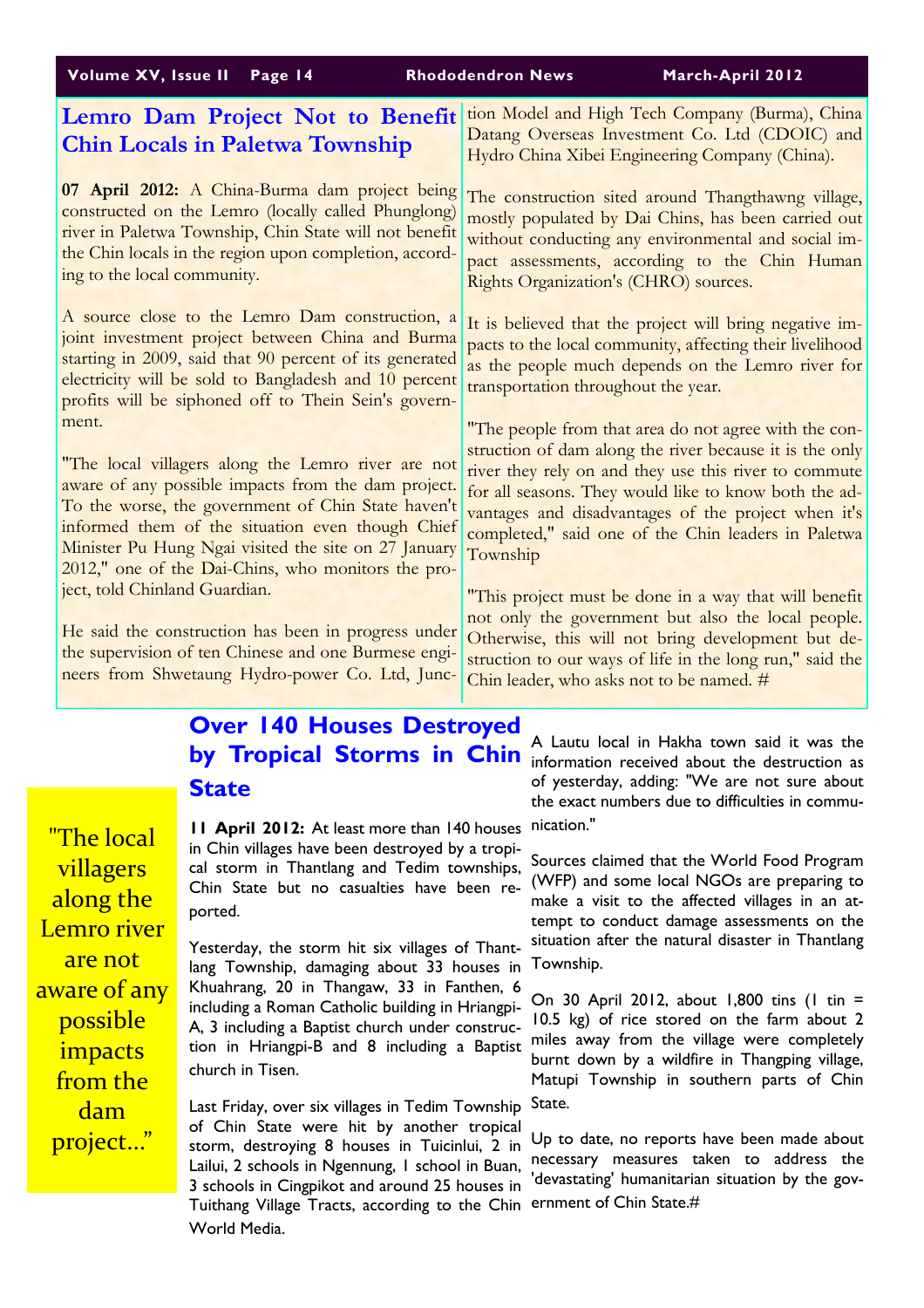# Situation of Refugees

### Delhi Chin Refugee Couple Gang-Assaulted by Landlord

#### 21 March 2012:

hin refugee tenants, Pum Ngaih Khual and his wife Go Sawn Cing, were severely assaulted by their landlord and family members in Hustal block, Vikaspuri in Delhi, India last Sunday.

The Chin couple were violently attacked for noting paying a full monthly rent for the extra four days they were staying while praparing to move into a new place. They paid to the landlord 375 Rupees for the extra four days.

"The Chin family normally made their rental payment on the 15th of each month. When they moved out to a new place, the landlord asked for one month's room rent although they stayed only for extra four days," said one of the Chin community leaders in Delhi.

Instantly, the Indian family members started beating them up around 9:30 in the morning on 18 March 2012, according to the Chin Human Rights Organization' sources.

"Mrs. Go Sawn Cing was strangled by the landlord, fainted and fell down unconscious on the floor. She had convulsions for several hours after the attack," a Chin leader in Delhi informed Chinland Guardian.

She was taken to a private clinic and was referred to the emergency ward at a government hospital where she underwent an X-ray computed tomography scan. "She was discharged around 1am without receiving adequate treatment," added the Chin resident in Delhi.

The family is known to have moved to another place for the sake of security.

An Indian policeman was seen immediately arriving at the scene but leaving in a few minutes after speaking to the landlord in Hindi.

One of the Zomi Community Committee members, Mr. Kappi, was also threatened to be attacked when he tried to intervene during the incident.

In another incident happening on 9 February 2012, Mrs Go Sawn Cing was intentionally denied to get water provided for all the tenants by the landlord after others had filled up their containers.

"She [Mrs Go Sawn Cing] went back to her room so unhappy. And after a few minutes, the landlord's wife and her son came to the room and threatened her of eviction," the Chin victim was quoted as saying.

"After that, the family started looking for a new room to move in," said the Chin leader.



Mr. Pum Ngaih Khual and wife Go Sawn Cing with their three children came to Delhi in January 2010 after fleeing abuses from military-controlled Chin State in Burma in search of protection and refuge.

Violent assaults by local Indians, including sexual violence against women and children, have become daily experience for Chin refugees in Delhi in the last few years, while the United Nations High Commissioner, the primary agency concerned with the refugees, continues to promote local integration as the primary means towards durable solution for Burmese refugees in India.#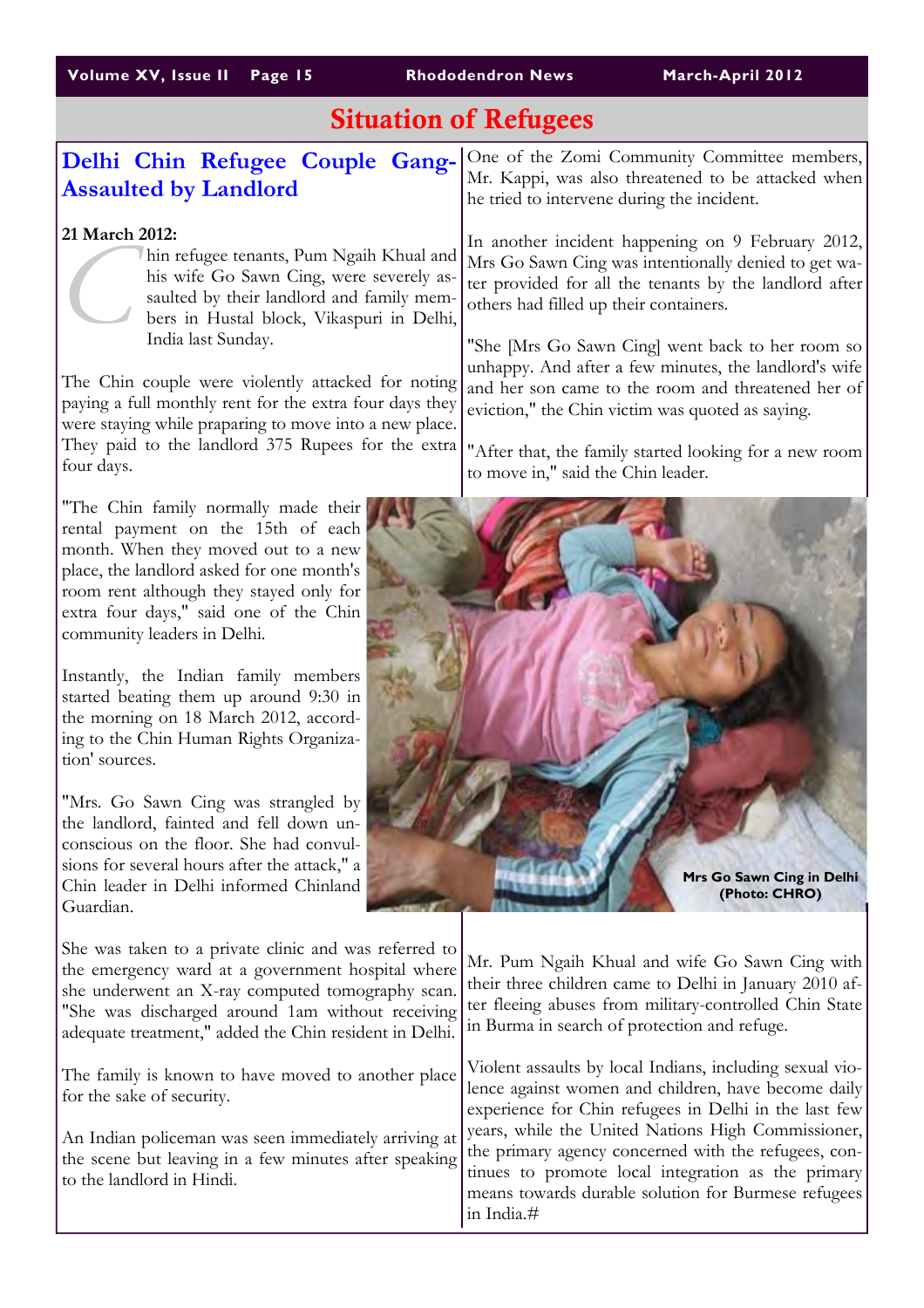| March-April 2012<br><b>Rhododendron News</b>                                                                                                                                                                                                                                                                                                                                                                                                                                                                                                                                                                                                                                                                                                                                                                               |
|----------------------------------------------------------------------------------------------------------------------------------------------------------------------------------------------------------------------------------------------------------------------------------------------------------------------------------------------------------------------------------------------------------------------------------------------------------------------------------------------------------------------------------------------------------------------------------------------------------------------------------------------------------------------------------------------------------------------------------------------------------------------------------------------------------------------------|
| we went home around 3:30am in the morning," said<br>CDAC Chairman.                                                                                                                                                                                                                                                                                                                                                                                                                                                                                                                                                                                                                                                                                                                                                         |
| In another incident, a Chin refugee man who was held to<br>be robbed by a group of three South Asian thugs man-<br>aged to escape after a timely intervention by his Chin<br>assaulted by South Asian thugs in Cheras Alam Jaya block<br>friends.                                                                                                                                                                                                                                                                                                                                                                                                                                                                                                                                                                          |
| Last Tuesday, a Chin refugee woman named Tum Zi,<br>from Tlangkhua village of Thantlang Township, Chin<br>State, Burma was abducted by a South Asian motor-biker<br>while she was looking for a job in Kuala Lumpur, Malay-<br>sia.                                                                                                                                                                                                                                                                                                                                                                                                                                                                                                                                                                                        |
| "I was actually getting lost and he was offering a ride. He<br>suddenly grabbed and pulled me onto the bike. I looked<br>around, but there was no one. I was so frightened as he<br>drove faster. I felt it was not a positive sign and jumped<br>off the bike," confessed Ms Tum Zi, who has only been<br>in Malaysia for days.                                                                                                                                                                                                                                                                                                                                                                                                                                                                                           |
| Tum Zi has got bruises on her face and injuries on other<br>parts of her body, according to the newsletters.<br>There are about 86,000 refugees coming from Burma out<br>of an estimated total of 95,000 in Malaysia, of which over<br>"We agreed to stop fighting and shook hands in front of<br>45,000 are of Chin ethnicity. #<br>the police. After having a friendly chat over a cup of tea,                                                                                                                                                                                                                                                                                                                                                                                                                           |
| <b>Chin Refugee Community Members</b><br>26 March 2012: Two members of the Chin Disciplinary<br>Action Committee (CDAC) members were physically<br>One of the two victims has been hospitalized in Malay-<br>sia's capital due to his serious injuries in an 'unprovoked'<br>attack taking place when the Chin refugee community<br>leaders made an attempt to intervene the arrest of a Chin<br>Chairman of CDAC, a community-based body tasked<br>with tackling domestic issues that cause problems to the<br>Chin community in Malaysia, said he was hit with a mo-<br>torbike helmet, adding: "It was really hurting but luckily, I<br>It was reported that the Malaysian policemen later settled<br>the case between the two parties after fining them 500<br>Ringgits each, according to the weekly newsletters pub- |

### 55 Chin Refugees in Custody, 1 Missing in Malaysia

03 April 2012: About 55 Chin refugees including children and women arrested in two different locations after crossing the Thai-Malaysian border are still being held in detention centres in Malaysia.

The Malaysian police took into custody around 15 refugees fleeing from Chin State, Burma in Jitra town of Malaysia's Kedah State bordering with Thailand on 24 March while another group of 37 Chin refugees were arrested separately in Alor Star, the capital of Kedah on 24 February 2012.

Ten children with three mothers are kept in a local childcare centre and the rest are put in jail in Alor Star, according to the Chin Refugee Committee (CRC), a community-based body that provides social services and works to

CRC member Patrick Sang Bawi Hnin told Chinland Guardian: "As of today, we have only got information about 20 out of 37 arrestees. Out of 20, four children are in childcare centre and sixteen are in Alor Star's jail. We are really working hard on this issue."

seekers in Malaysia.

"CRC members just got back from a trip to Alor Star yesterday and we learned that it is beyond what we can do. So, we try to keep in touch with the UNHCR for help to get them released."

Meanwhile, a UN-registered Chin refugee Pu Sui Peng, 43, has been missing since 8 March 2012 while going home at night from visiting friends at his previous flat in Pudu block of Kuala Lumpur, Malaysia.

"CRC tries to make awareness about Mr. Sui Peng as widely as possible and

protect Chin refugees and asylum spread messages around among the Chin communities. But we haven't got any information and responses," Patrict Sang Bawi Hnin told Chinland Guardian.

> Family members and relatives have made an appeal to the different Chin refugee communities for help in finding the Chin father. He is originally from Vomkua village in Thantlang Township, Chin State, who arrived in Malaysia in 2006.

> Despite the political reforms in the heartland of Burma under the new government, Chin people, like Burma's other ethnic nationalities, still face various forms of human rights abuse, compelling them to flee their native homeland.

> It is estimated that there are about 100,000 Chin refugees stranded in India and more than 45,000 in Malay- $\sin \#$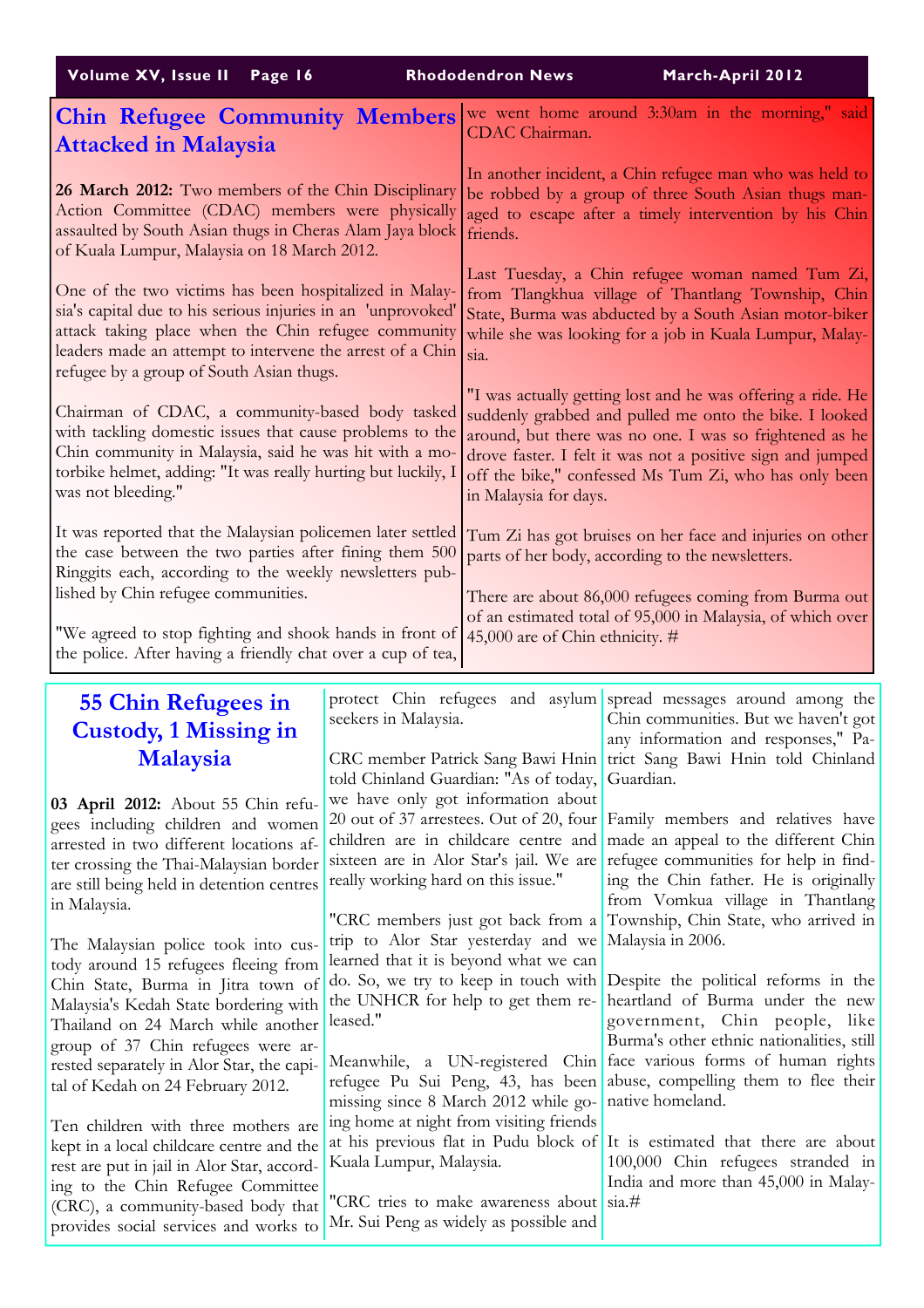| Volume XV, Issue II<br>Page 17                                                                                                                                                                                                                                                                                                                                                                                                                                                                                                                                                                                                                                                                                                                                                                                                                                       | <b>Rhododendron News</b><br>March-April 2012                                                                                                                                                                                                                                                                                                                                                                                                                                                                                                                                                                                                                                                                                                                                                                                                                                                          |
|----------------------------------------------------------------------------------------------------------------------------------------------------------------------------------------------------------------------------------------------------------------------------------------------------------------------------------------------------------------------------------------------------------------------------------------------------------------------------------------------------------------------------------------------------------------------------------------------------------------------------------------------------------------------------------------------------------------------------------------------------------------------------------------------------------------------------------------------------------------------|-------------------------------------------------------------------------------------------------------------------------------------------------------------------------------------------------------------------------------------------------------------------------------------------------------------------------------------------------------------------------------------------------------------------------------------------------------------------------------------------------------------------------------------------------------------------------------------------------------------------------------------------------------------------------------------------------------------------------------------------------------------------------------------------------------------------------------------------------------------------------------------------------------|
| Chin Refugee Beaten to Death in<br><b>Malaysia</b><br>06 April 2012: Chin refugee Pu Sang Hre succumbed<br>to his serious injuries at Chowkit Hospital in Malaysia<br>after being violently attacked on Wednesday in Jalan<br>Imbi, a neighborhood populated by many Chin refu-<br>gees.                                                                                                                                                                                                                                                                                                                                                                                                                                                                                                                                                                             | "His friends, who went home around 5pm, asked him<br>too but Pu Sang Hre stayed on in the restaurant. And<br>Burmese staff working in the restaurant attacked him,"<br>a close friend of the Chin victim was quoted as saying.<br>Pu Sang Hre had serious injuries in his liver, which<br>was internally damaged, and the back of his neck was<br>badly wounded, according to the doctors from the<br>hospital in Kuala Lumpur.                                                                                                                                                                                                                                                                                                                                                                                                                                                                       |
| The 31-year-old father of three children was found<br>lying 'unconscious' in front of Imbi Yangon Restau-<br>rant around 6pm on 4 April and was taken to hospital<br>by the Malaysian police, according to sources from<br>Chin refugees.<br>"We still haven't got any details as to what actually<br>happened and who got involved in this fatal incident.<br>We heard that he was coming to Imbi to pick up a<br>parcel, from Puchong Puteri block where he lived with<br>his wife and 6-year-old daughter," a member of the<br>Chin refugee community told Chinland Guardian.<br>Other sources claimed that Pu Sang Hre was seen sit-<br>ting and drinking with his Chin friends in the Yangon<br>Restaurant in the evening.                                                                                                                                      | Another source close to the restaurant said that Pu<br>Sang Hre was attacked by two people from Burma.<br>"The Malaysian police visited the scene around 8pm<br>yesterday to conduct an investigation but we don't<br>know what will happen next," said the Chin resident<br>from Imbi.<br>The Chin Christian Fellowship (CCF) in Puchong held<br>a funeral service for Pu Sang Hre at Sg. Buloh ceme-<br>tery today.<br>Arriving in Malaysia in 2009, Pu Sang Hre, originally<br>of Zaangtlang village, Thantlang Township of Chin<br>State, was registered as a refugee by the UNHCR in<br>Malaysia.#                                                                                                                                                                                                                                                                                               |
| <b>Refugees Seek Support for</b><br><b>Chindren's Education in Camp</b><br>11 April 2012: Refugees from Burma stranded in<br>Nupo Refugee Camp along the Thai-Burma border<br>say they are in urgent need of fund for establishing an<br>English-medium primary school for children from the<br>kindergarten to Grade-1 classes.<br>Camp leaders say they need about 4000 US dollars for<br>the first academic year, which is scheduled to start en-<br>rolment as soon as the first week of May and open in<br>June 2012. The school will teach four subjects, includ-<br>ing English, Mathematics, Social Studies and Hygiene.<br>Mangpu, a Chin leader from the Nupo Refugee Camp,<br>said there is no school using English yet even though<br>there are about 16 basic education schools that use<br>Burmese and Karen languages for text books and<br>teaching. | About 251 Chin refugees, with 105 females and 57<br>children mostly under the age of 13, out of an esti-<br>mated total of 15,000 refugees are currently stranded<br>in the Nupo Refugee Camp with the majority being<br>Karen.<br>The school aims to accommodate about 80 students<br>and 5 teachers, and is programmed to accept refugee<br>children in the camp regardless of religion, ethnicity<br>and social background.<br>"It is highly expected that students will be able to hear,<br>read, speak and understand English properly and be<br>different from other school products. This English<br>school will bring a great change to refugee children as<br>well as parents and communities," continued Mangpu.<br>Nupo is home to three high schools, two middle<br>schools, five primary schools and six nursery schools<br>with a total number of 5,537 students and 214 teach-<br>ers. |
| "Currently, the classrooms are overcrowded with<br>more than 35 students in each class. This leads to<br>poor academic achievement and discipline problems<br>among the students," added the Chin teacher.                                                                                                                                                                                                                                                                                                                                                                                                                                                                                                                                                                                                                                                           | Last year, Chin individuals and communities including<br>US-based Chin Youth Organization (CYO) donated<br>funds to support the celebration of Chin National Day<br>in Nupo camp.#                                                                                                                                                                                                                                                                                                                                                                                                                                                                                                                                                                                                                                                                                                                    |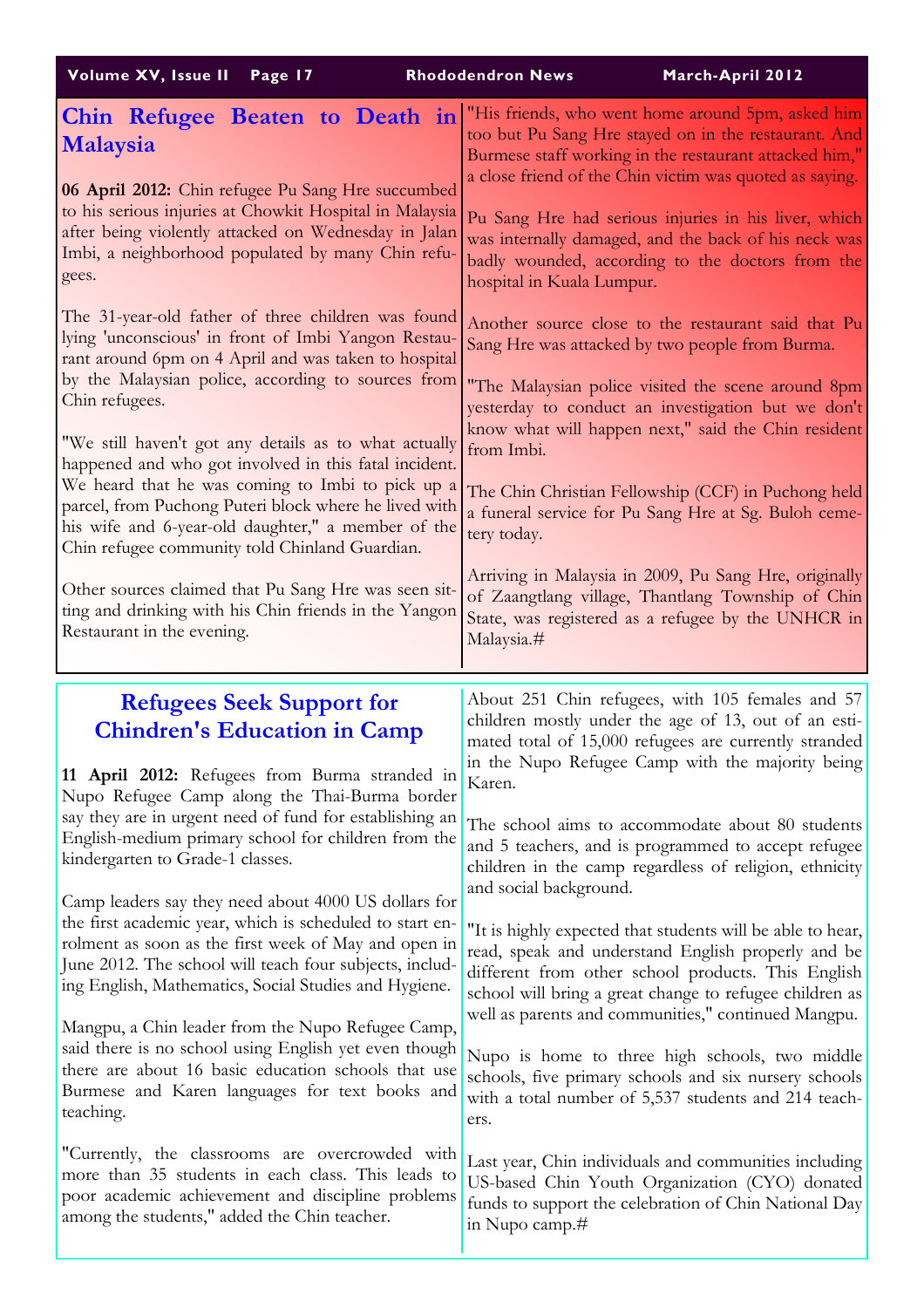| Volume XV, Issue II Page 18        | <b>Rhododendron News</b>                             |
|------------------------------------|------------------------------------------------------|
| <b>Refugee Parents Died of Car</b> | Taken to hospital in Klang<br>Zo Khun eko Joseph Del |

# Malaysia

18 April 2012: Pa Dal Za Khup and his wife Nu The elder son, whose brain is seriously affected in the Cingpi, originally from Ngalbual village of Tedim accident, is now known to be in a critical condition Township, Chin State died at hospital last week after despite an operation at a hospital in Kuala Lumpur. being hit by a car on Taman Chileong (Klang) road in Kuala Lumpur, Malaysia.

The fatal incident took place around 7:30pm on 10 injuries on his knees and arms. April 2012 when the refugee couple with their 2-yearwalking across the road, according to the Zomi Asso-as refugees under the UNHCR Resettlement Prociation of Malaysia (ZAM).

**Accident, Son in Critical Condition in**  $\frac{Z_a}{2}$  Khup, aka Joseph Dal Khup, and wife Nu Cingpi of Kuala Lumpur, Pa Dal succumbed to their serious injuries on 12 and 13 April 2012, leaving their two sons in Malaysia.

**March-April 2012** 

Members of the Zomi refugee community is said to have taken care of the younger son who has got minor

old twin sons were hit from behind by a car while The Tedim family are scheduled to fly today to the US grammes.#

#### State Govt Stopped Civic Education pants from members of various political parties in-Training in Hakha 22 March 2012:<br>
A Society<br>
A Society<br>
Mya training on 'Civic Education for Civil Society' provided in Hakha by NGO Myanmar Egress has been ordered to discontinue by the government of Chin State. Secretary of the Chin State government verbally told the organizers to stop the training after accusing them of 'not obtaining an official permission to hold the event, according to a Chin MP. The program was scheduled for 19-23 March. One of the training participants told Chinland Guardian: "We are very much disappointed as the training suddenly came to an end, which was otherwise very informative and eye-opening." The training, which is held at the Zion Baptist Hall from 19 March 2012, covers various topics on civil society capacity development, including leadership and negotiation, communication and advocacy, political economy of the state, civil society and civic engagement and 2008 constitution. cluding USDP, NUP, NLD, ENDP, CNP, as well as, local religious and social organizations, the training was facilitated by six trainers from the Myanmar Egress. The Chin participant, whose name is kept anonymous, told Chinland Guardian: "People see this as yet another indication that things have not really changed." An appeal letter was sent to Chin State Chief Minister seeking to continue the training, but it was rejected on the basis that the Chin State government did not receive any instructions from the central government of Burma regarding the training. The Myanmar Egress, founded in 2006 by Burmese scholars and social workers, is a non-profit organization "committed to promoting civil society organizations and to helping young people to prepare to face Chin State Government Zion Baptist Church, Hakha (Photo: Ro Thawng)

Attended by more than 40 partici-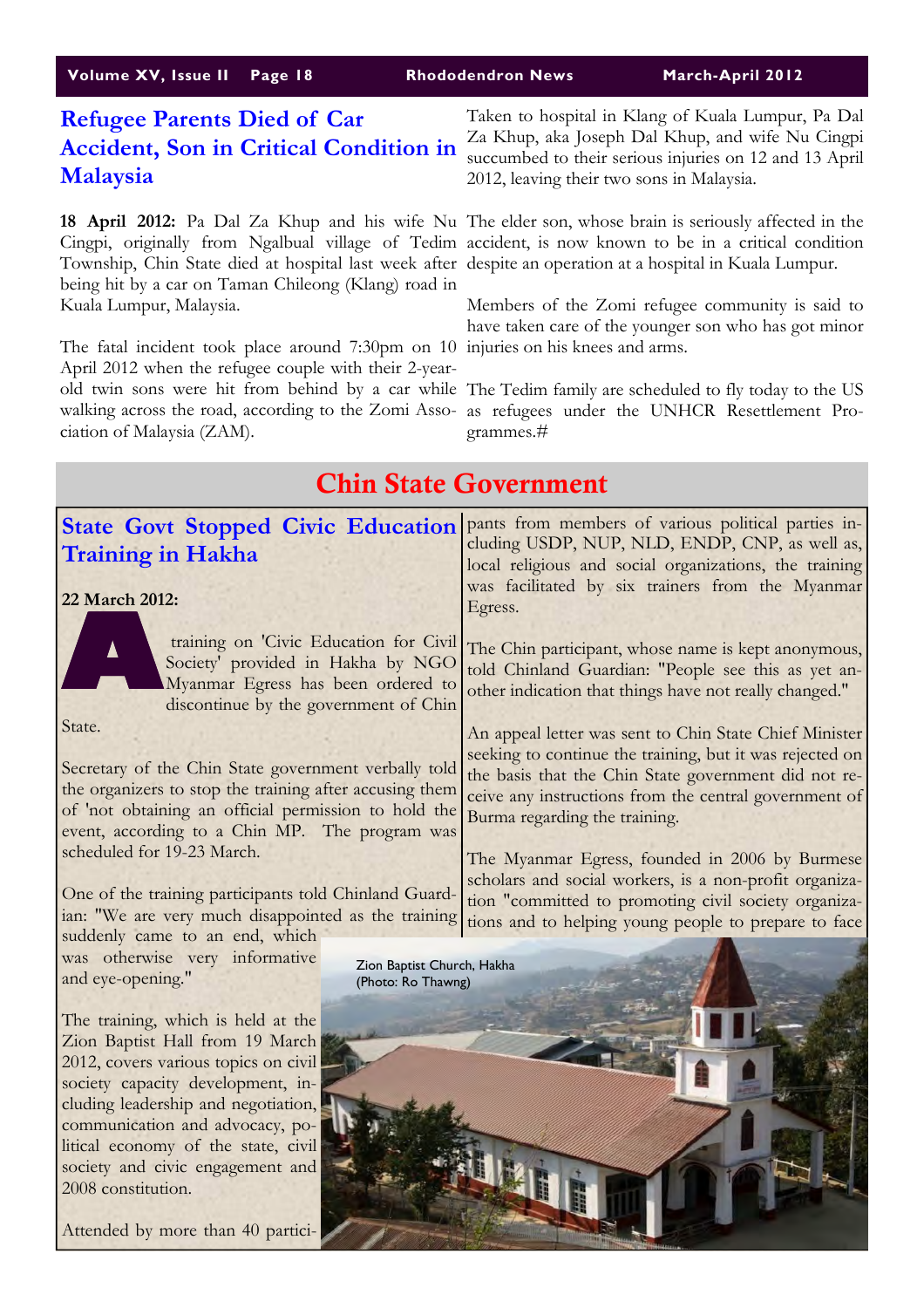| Volume XV, Issue II Page 19                                                                                                                                                                                                                                                                         | <b>Rhododendron News</b>                                                                                                                                                                                                              | March-April 2012                                                                                                                                                                                                                                     |
|-----------------------------------------------------------------------------------------------------------------------------------------------------------------------------------------------------------------------------------------------------------------------------------------------------|---------------------------------------------------------------------------------------------------------------------------------------------------------------------------------------------------------------------------------------|------------------------------------------------------------------------------------------------------------------------------------------------------------------------------------------------------------------------------------------------------|
| <b>Govt to Hold 'Thingyan'</b><br>amid Water Shortages in<br>Hakha                                                                                                                                                                                                                                  | in the hilly Christian state.<br>According to the Hakha Post last week, Chinland Guardian.<br>the water supply, badly maintained and                                                                                                  | tinue as before," the Chin leaders,<br>whose names are kept anonymous, told<br>exploited by the local municipal depart- It is claimed that the water crisis has                                                                                      |
| 04 April 2012: The new government of<br>Chin State is claimed to celebrate the<br>Burmese New Year Water Festival in<br>Hakha amid acute water shortages fac-<br>ing the local people in the capital of<br>Burma's northwestern state.                                                              | in each block of the town haven't got high temperatures of the dry season and<br>enough water even for cooking.<br>The previous celebrations of water festi- the local municipal department.<br>val involved a forcible collection of | ment, has been very limited and people been caused by problems relating to the<br>the non-functional water supply systems<br>still in use, worsened by exploitation of<br>money from the Chin locals, who are In its report last year, the OCHA said |
| The Buddhist festival, better known in<br>Burmese as 'Thingyan', a water-throwing<br>event taking place over a period of four<br>"It was normally held by collecting areas are affecting water availability,<br>to 16 April, the hottest month at 36 de-<br>grees Celsius (96.8 degrees Fahrenheit) | munity leaders in Chin State.<br>they try not to participate in the festival. exacerbated during the dry season."#<br>We believe that the celebration will con-                                                                       | mostly Christians, according to the com- the increase in urban population, and<br>the depletion of water sources as well as<br>aging water supply systems in rural Chin<br>money from Christian members but adding: "This problem could be further   |

# Govt Unveiled Roads Constructed by Locals on Sunday in Chin State

| <b>16 April 2012:</b> The government of members of Vailamtlang Development Meanwhile, the 80-mile long Falam-Rih<br>Chin State yesterday inaugurated a new group from outside of Burma, was initi- |                                                                                   | border road, which was re-opened in                                             |
|----------------------------------------------------------------------------------------------------------------------------------------------------------------------------------------------------|-----------------------------------------------------------------------------------|---------------------------------------------------------------------------------|
| 'Saisihchuak' road, mostly funded and                                                                                                                                                              | ated and carried out on their own by                                              | late 2009 after a closure of nearly 10                                          |
| constructed by local villagers, in an of-                                                                                                                                                          | local villagers of Vailamtlang, a group                                           | years by the military authorities, has                                          |
| ficial ceremony held at Thau of Thant-                                                                                                                                                             | of villages located along Vailam moun-                                            | been reconstructed on a self-help basis                                         |
| lang Township.                                                                                                                                                                                     | tain range.                                                                       | with support from individuals and Fa-                                           |
|                                                                                                                                                                                                    |                                                                                   | lam communities abroad under the                                                |
|                                                                                                                                                                                                    | Chief Minister Pu Hung Ngai cut the In an announcement made in April last         | leadership of the Falam Social Devel-                                           |
| ribbon in a Sunday ceremony to offi-                                                                                                                                                               | year, one of the village headmen said:                                            | opment Association (FSDA) early this                                            |
| cially open the road, estimated to be                                                                                                                                                              | "The government had signed an agree-                                              | year.                                                                           |
| about 68 miles long from Hakha town,                                                                                                                                                               | ment for construction of the                                                      |                                                                                 |
| connecting Chin State of Burma and                                                                                                                                                                 | Saisihchuak road long time ago but                                                | The government of Chin State is                                                 |
| Mizoram State of India.                                                                                                                                                                            | they haven't started yet until today and                                          | slammed for window-dressing rather                                              |
|                                                                                                                                                                                                    | we don't know when it will start."                                                | than actually helping the local commu-                                          |
| A community leader from Thantlang                                                                                                                                                                  |                                                                                   | nities in their development work across                                         |
| told Chinland Guardian: "The people                                                                                                                                                                | "Vailamtlang members living in foreign                                            | Chin State, named the poorest among<br>14 states and divisions in Burma.        |
| are so happy that the 'Saisichuak' road<br>is finally completed. But why did the                                                                                                                   | countries sent us money and we, local<br>villagers, therefore began the construc- |                                                                                 |
| opening ceremony have to be held on                                                                                                                                                                | tion on our own from 18 March 2010,                                               | "They [government officials] just come,                                         |
| Sunday? Obviously, this is not some-                                                                                                                                                               | with two bulldozzers rented from                                                  | cut the ceremony ribbon and give in-                                            |
| thing accidental but intentional."                                                                                                                                                                 | Mizoram State."                                                                   | structions to us. They claim all the                                            |
|                                                                                                                                                                                                    |                                                                                   | credits for the work though they pro-                                           |
| On 8 April this year which was Easter                                                                                                                                                              | On the Indian side in Mizoram State,                                              | vide no help. If something went wrong,                                          |
| Sunday, Chief Minister Pu Hung Ngai                                                                                                                                                                | an official opening ceremony was al-                                              | they put blames on us. Their nature is                                          |
| held an official opening ceremony for ready held for the Sangau-Tipi road in                                                                                                                       |                                                                                   | still the same as the previous authori-                                         |
| the Mindat-Aukcheng Jeep road, also                                                                                                                                                                | May last year.                                                                    | ties," complained the Chin community                                            |
| funded and constructed by local villag-                                                                                                                                                            |                                                                                   | leader.                                                                         |
| ers, in Mindat Township, Chin State.                                                                                                                                                               | US-based Chin pastor and leader, Rev.                                             |                                                                                 |
|                                                                                                                                                                                                    | C. Duh Kam, of Thau village, said early                                           | The government officials from Naypyi-                                           |
| The newly completed 'Saisihchuak'                                                                                                                                                                  | this year the road between Bawinu                                                 | daw reportedly made a trip to Chin                                              |
| road will pass by seven Vailamtlang                                                                                                                                                                | River and Thau village, which is about                                            | State to inspect the Saisihchuak road on                                        |
| villages from Thantlang town up to                                                                                                                                                                 | 12 miles, had already been constructed                                            | a Christmas day last year.                                                      |
| Bawinu River, an international border<br>with Mizoram State of India.                                                                                                                              | and the road between Hriangkhan and<br>Thau widened, with financial support       |                                                                                 |
|                                                                                                                                                                                                    | from Vailamtlang villagers residing in                                            | The Thantlang-Saisihchuak road was<br>first built in 1914 as a rough-hewn trail |
| Sources revealed that the road con-                                                                                                                                                                | foreign countries.                                                                | wide enough only for one mule to go                                             |
| struction, financially supported by                                                                                                                                                                |                                                                                   | during the British colonial periods.#                                           |
|                                                                                                                                                                                                    |                                                                                   |                                                                                 |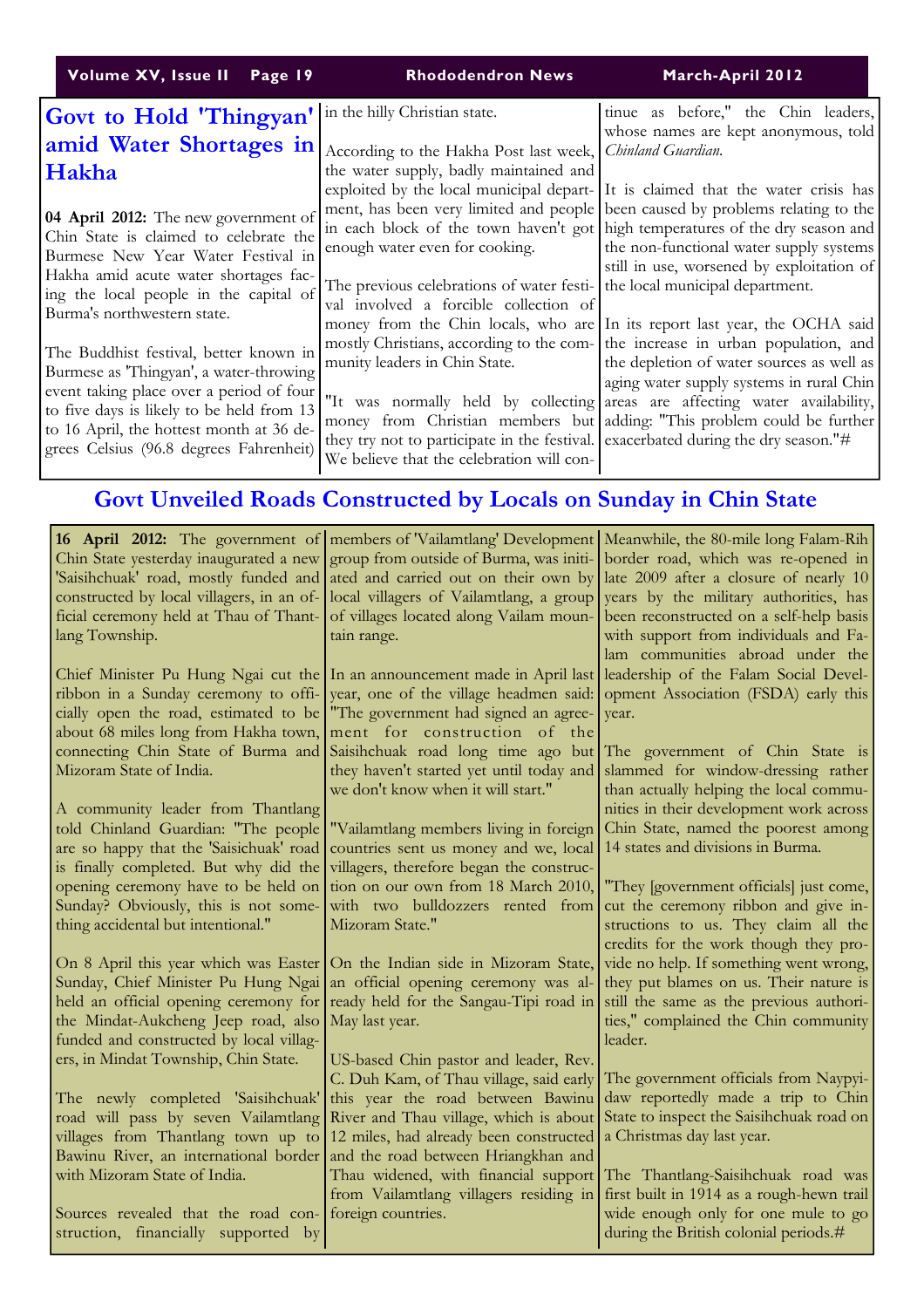

# Govt's Decision to Build Pagoda in Hakha 'Invalid': CNP

| 17 April 2012: The Chin National Party (CNP) has ion Laipian. |                                                                                                          |
|---------------------------------------------------------------|----------------------------------------------------------------------------------------------------------|
| urged the government of Chin State to call off plans          |                                                                                                          |
| to construct a Buddhist pagoda in Hakha, saying the           | The proposal was put forward during the four-day                                                         |
| decision was not in conformity with the constitution.         | meeting held at the Parliament Building from 24-27                                                       |
|                                                               | February by Hung Ngai, Chief Minister of Chin State,                                                     |
|                                                               | In a letter sent to Hung Ngai, Chief Minister of Chin and Colonel Zaw Min Oo, Minister of Security and   |
| State government, CNP said the recent decision of the         | Border Areas Development, both Buddhists, accord-                                                        |
| State-level ministerial meeting must be reviewed and          | ing to sources from Hakha.                                                                               |
| annulled on the ground that the involvement of State          |                                                                                                          |
| Secretary in the voting is 'illegal and unconstitutional'.    | The move has sparked fierce reactions from Chin                                                          |
|                                                               | communities across Burma and outside, who view it                                                        |
| The letter said the inclusion of the 'appointed' State        | as inflammatory and unfair.                                                                              |
| Secretary as a voting member in State cabinet meeting         |                                                                                                          |
| is against provisions of the 2008 constitution. A copy        | "This is unfair, unjust and undemocratic because they                                                    |
| of the letter dated 2 April 2012 was also sent to the         | [government] make a decision easily to build a Bud-                                                      |
| President's Office.                                           | dhist pagoda while we, Christians, are still prohibited                                                  |
|                                                               | to obtain an official permission for construction of                                                     |
| CNP points out Article 248 of the constitution, which         | any religious buildings on our native land," com-                                                        |
| defines the State government as including only the            | plained one of the Chin community leaders.                                                               |
| Chief Minister, Ministers and the Advocate General.           |                                                                                                          |
|                                                               | According to the decision, a government-sanctioned                                                       |
| "We have learned that a vote by U Myo Aung Htay,              | Buddhist pagoda is to be built on a scenic viewpoint                                                     |
| Secretary of Chin State government, was counted dur-          | overlooking Hakha town. But further details about the                                                    |
| ing the meeting," added the CNP's letter signed by its        | meeting or what the decision will entail remain un-                                                      |
| Chairman Pu Zozam, who is also a member of the                | known to the public.                                                                                     |
| State Parliament.                                             |                                                                                                          |
|                                                               | Over 90 percent of the population of Chin State is                                                       |
| Last month, the government of Chin State reached a            | estimated to be Christians. In the capital Hakha, Bud-                                                   |
| decision to sanction the construction of a Buddhist           | dhist population is estimated at less than one percent,                                                  |
|                                                               | pagoda in Hakha at a meeting attended by 11 State and are largely temporary residents posting as govern- |
| cabinet members, which include six Christians, four           | ment servants or as Burma Army soldiers.#                                                                |
| Buddhists and one adherent of local indigenous relig-         |                                                                                                          |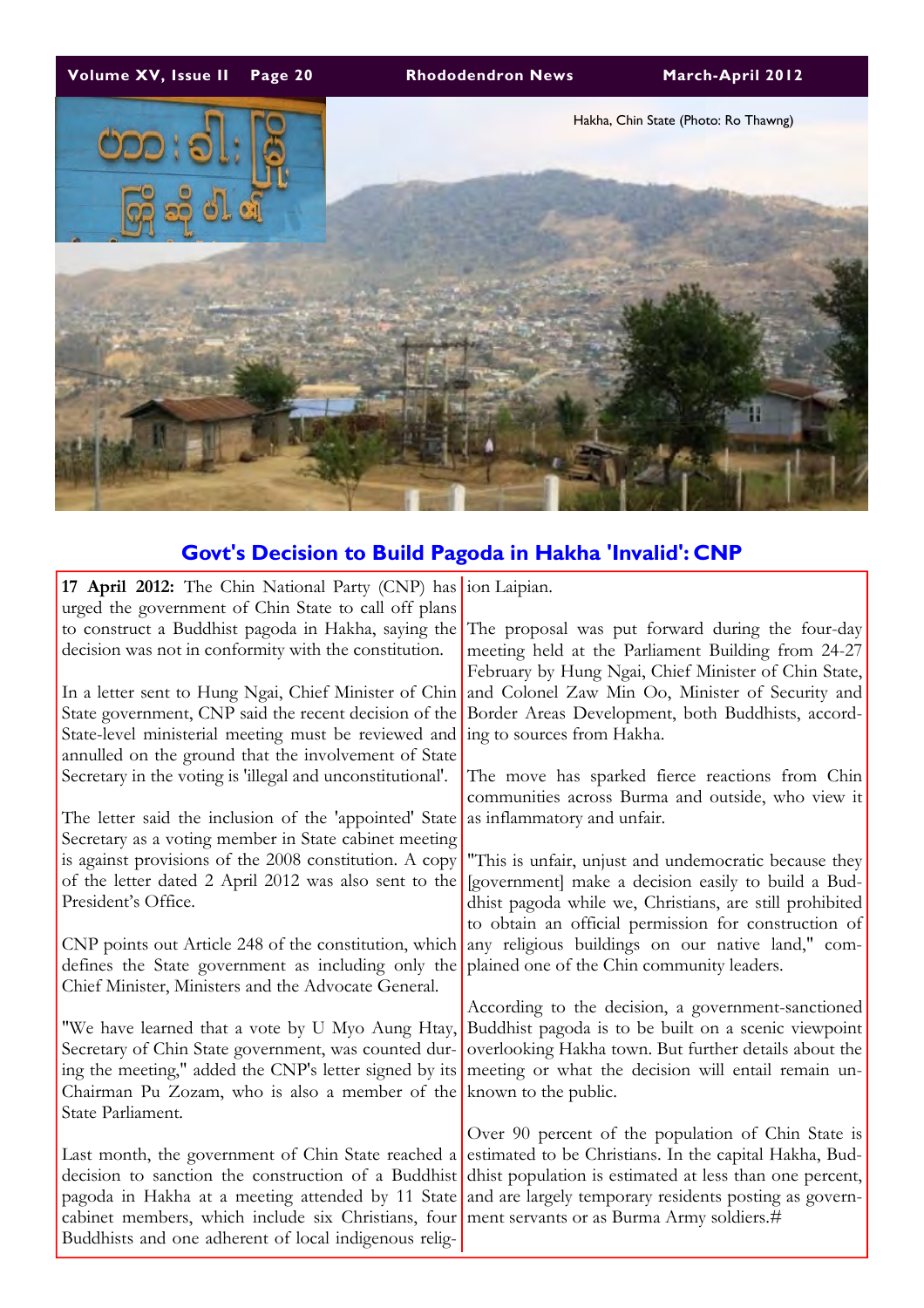# Opinion

# Suu Kyi Should Visit Displaced Persons as Part of Her First Foreign Trip

19 April 2012: (Editorial)

N ewly elected Burmese parliamentarian Aung San Suu Kyi is set to make her first foreign trip in more than two decades, in June, after having reportedly accepted official invitations from the British and Norwegian governments.

Among ostensibly many standing invitations from other countries, Suu Kyi's choice of Britain and Norway as her first foreign destinations signifies deep personal attachment to the two European countries. Britain is a particularly important place for the Nobel Laureate as she still has a family there and it is where her husband Dr. Michael Aris was laid to rest. An Oxford graduate, Suu Kyi raised a family there until her unexpected return to Burma in 1988 amid the nationwide uprising against the socialist dictatorship. Suu Kyi has not left Burma ever since.

Norway, on the other hand, is home to the Nobel Committee, which awarded her the world's most prestigious Noble Peace Prize in 1991. Prevented from leaving her home, the honor was received on Suu Kyi's behalf by her husband and two sons. Norway is also one of the strongest supporters of Burma's prodemocracy movement and is home to the exile broadcast outlet Democratic Voice of Burma.

So it makes sense that Aung San Suu Kyi would choose these two countries as her first foreign destinations.

But it would be politically unwise for the iconic leader to make her first foreign visit without also visiting displaced populations in the neighboring countries. Hundreds of thousands of refugees, mostly from the ethnic groups, are still living in Burma's neighboring countries such as Thailand, Malaysia, China, India and Bangladesh. They are the direct victims of six decades of military dictatorship and policies that have ravaged Burma to its current state.

Since re-entering the Burmese political arena, Aung San Suu Kyi's National League for Democracy has made the issues of the rule of law, constitutional amendment and peace as its central focus. But so far neither Aung Sang Suu Kyi nor the NLD as a party has made any notable efforts to reach out to the victims of civil war or to try and understand 'peace' from the perspectives of those suffering from the direct consequences of Burma's long-standing civil conflicts.

The upcoming trip to Europe provides an opportunity for Aung San Suu Kyi to visit and meet with the displaced populations in the neighboring countries. Not only will this help the Nobel Peace Laureate better understand the issues facing the ethnic peoples, it can give her a better sense of the suffering of ethnic populations, which can also boost her image as a national leader sympathetic to the most marginalized communities in Burma.

While the UK and Norway trips are important for Aung San Suu Kyi personally, the Nobel Laureate can take advantage of her first foreign visit by trying to witness the situation of the displaced populations in the neighboring countries firsthand. With world attention firmly fixed on her, Suu Kyi's visit can not only help to refocus much-needed world attention on the displaced situation, but also provide a degree of moral support to the refugees.#

**©**Chinland Guardian (www.chinlandguardian.com)

#### Chin Human Rights Organization (CHRO) www.chro.ca

2-Montavista Avenue, Nepean, K2J 2L3, Canada Ph: 1-613-843-9484; Email: info@chro.ca